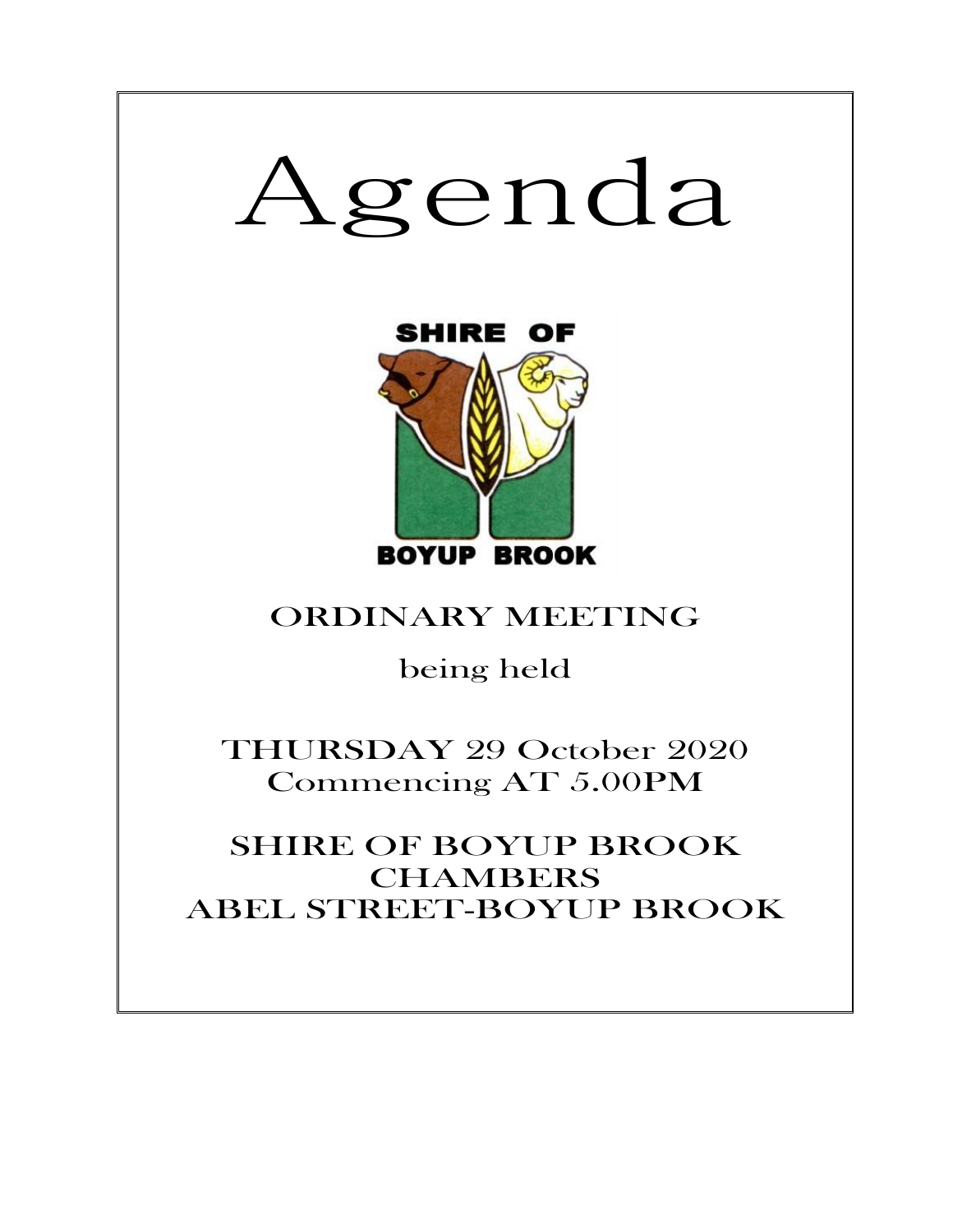# NOTICE OF ORDINARY COUNCIL MEETING

 $To:-$ Cr R Walker – Shire President Cr K Moir Cr S E G Alexander Cr S Alexander Cr P Kaltenrieder Cr D King Cr H O'Connell Cr T Oversby Cr A Price

The next Ordinary Council Meeting of the Shire of Boyup Brook will be held on Thursday 29 October 2020 in the Council Chambers, Shire of Boyup Brook, Abel Street, Boyup Brook – commencing at 5.00pm.

Mr Dale Putland Chief Executive Officer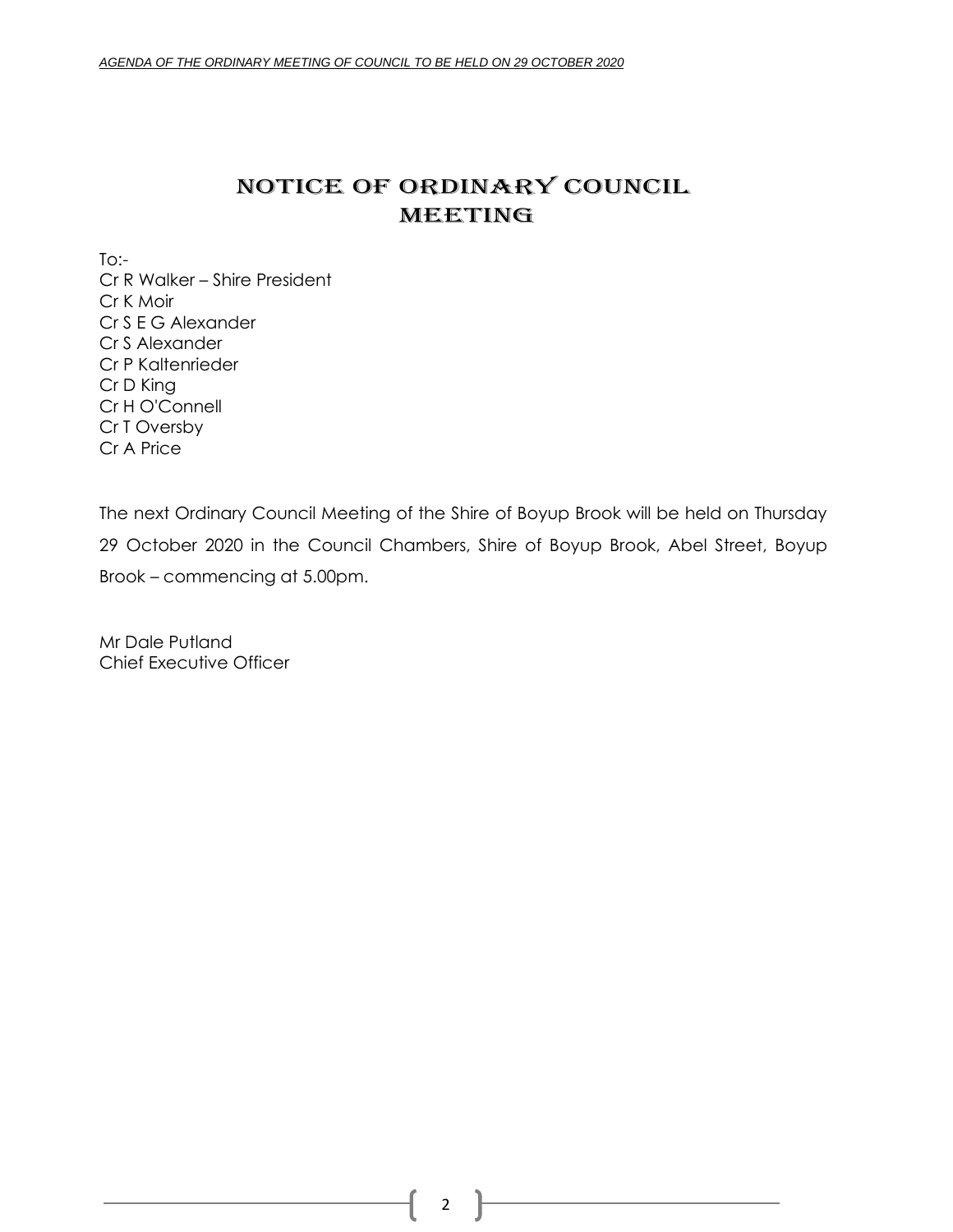### **TABLE OF CONTENTS**

| $\mathbf{2}$                                                                 |  |
|------------------------------------------------------------------------------|--|
| RESPONSE TO PREVIOUS PUBLIC QUESTIONS TAKEN ON NOTICE:  4<br>2.1             |  |
| 2.2                                                                          |  |
| 3                                                                            |  |
| 4                                                                            |  |
| 5                                                                            |  |
| 6<br>6.1                                                                     |  |
| 7                                                                            |  |
| 8                                                                            |  |
|                                                                              |  |
|                                                                              |  |
|                                                                              |  |
|                                                                              |  |
| 11                                                                           |  |
| 12 URGENT BUSINESS BY APPROVAL OF THE PRESIDENT OR A MAJORITY OF COUNCILLORS |  |
|                                                                              |  |
| 14                                                                           |  |

l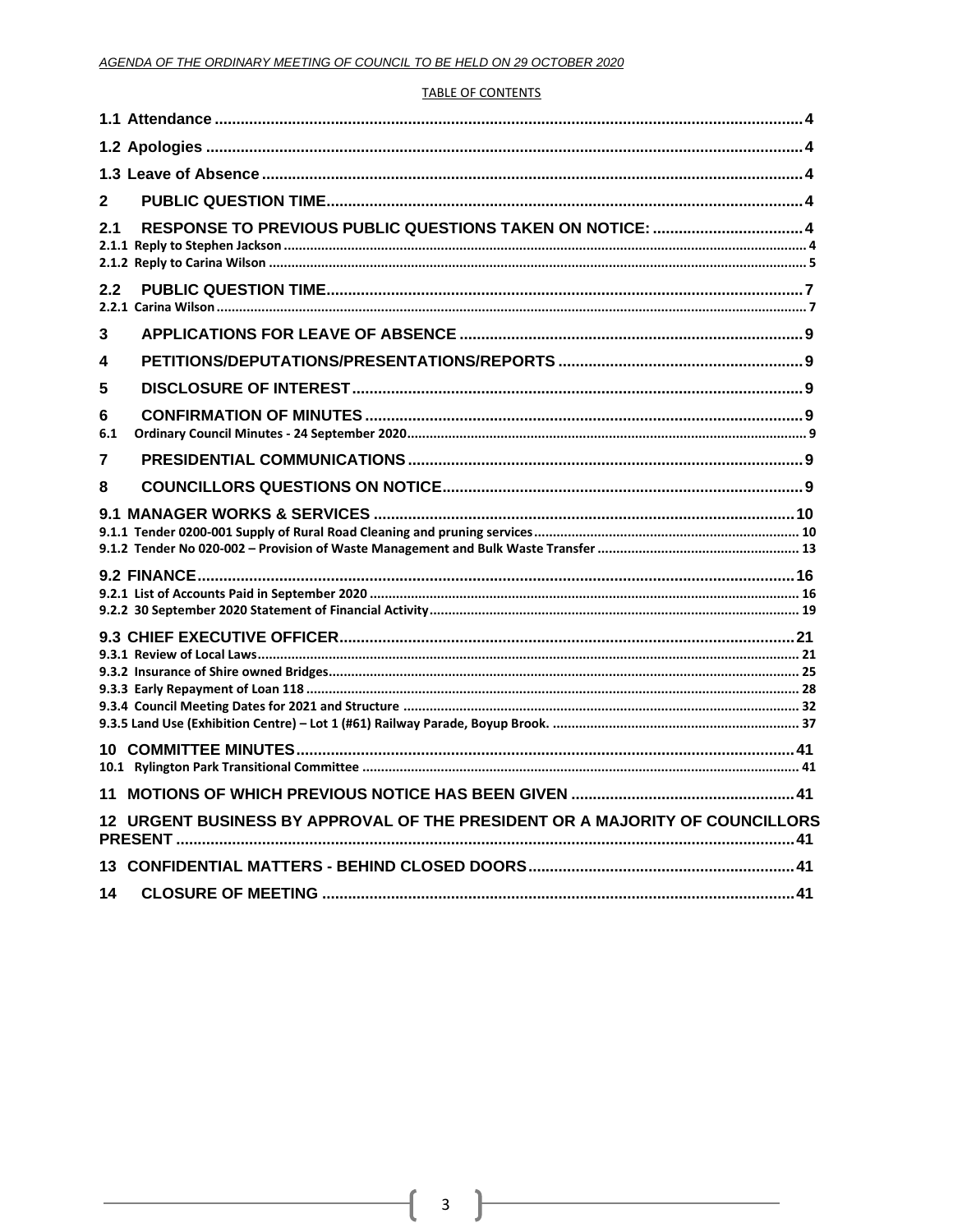# <span id="page-3-0"></span>**RECORD OF ATTENDANCE/APOLOGIES/LEAVE OF ABSENCE PREVIOUSLY APPROVED**

### **1.1 Attendance**

- Cr R Walker Shire President Cr H O'Connell – Deputy Shire President Cr S E G Alexander Cr S Alexander Cr P Kaltenrieder Cr D King Cr K Moir Cr T Oversby Cr A Price
- STAFF: Mr Dale Putland (Chief Executive Officer) Mr Aaron Bowman (Deputy Chief Executive Officer) Ms Vanessa Crispe (Coordinator Works & Services) Mrs Maria Lane (Executive Assistant)
- <span id="page-3-1"></span>**1.2 Apologies**
- <span id="page-3-2"></span>**1.3 Leave of Absence**

# <span id="page-3-3"></span>**2 PUBLIC QUESTION TIME**

# <span id="page-3-5"></span><span id="page-3-4"></span>**2.1 Response to previous public questions taken on notice:**

### **2.1.1 Reply to Stephen Jackson**

### **Questions**

Questions were raised at the previous Council meeting in relation to previous staff members by Stephen Jackson.

#### **Response**

These questions cannot be answered in this forum. Matters between the Shire and its employees, whether current or former employees, are confidential, including any factors that may have led to former staff leaving.

### **Question**

Stephen Jackson asked Council if they were aware of the "West Australian Ratepayers and Residents Association Incorporated" (WARRA) . Stephen read out a letter from "WARRA" and provided Council with a copy.

#### **Response**

Council was not aware of this incorporation but has now been made aware.

#### **Question**

Why was the Bushfire Mitigation Funding report behind closed doors?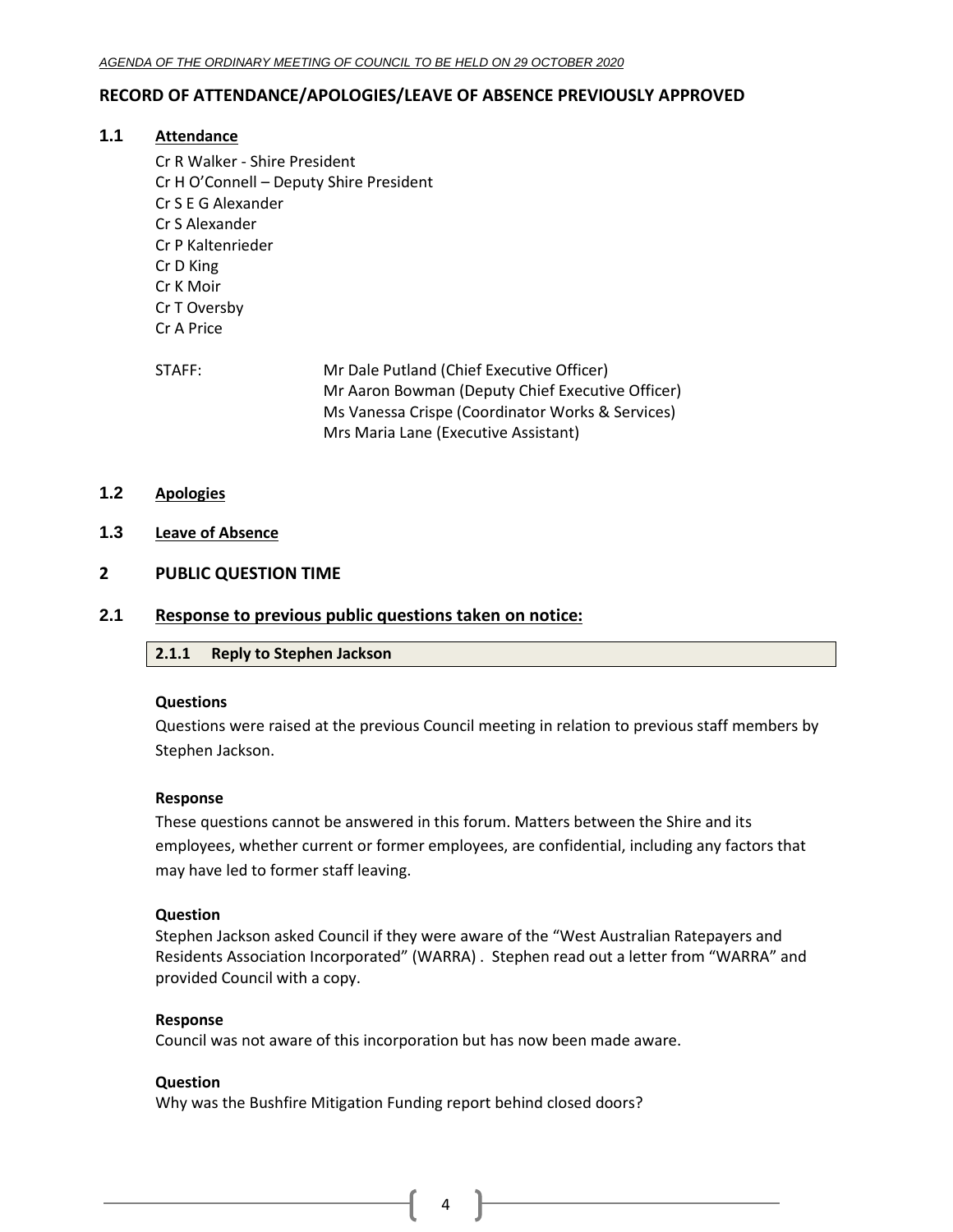# **Response**

The discussion included matters affecting Shire employees and volunteers.

Section of the LG Act 5.23

### *Meetings generally open to public*

- (2) If a meeting is being held by a council or by a committee referred to in subsection  $(1)(b)$ , the council or committee may close to members of the public the meeting, or part of the meeting, if the meeting or the part of the meeting deals with any of the following —
	- (a) a matter affecting an employee or employees; and
	- (b) the personal affairs of any person; and
	- (c) a contract entered into, or which may be entered into, by the local government and which relates to a matter to be discussed at the meeting; and
	- (d) legal advice obtained, or which may be obtained, by the local government and which relates to a matter to be discussed at the meeting; and

### **Question**

The control burning on the Railway Dam Reserve – who authorised it?

# **Response**

The Chief Bushfire Control Officer.

### <span id="page-4-0"></span>**2.1.2 Reply to Carina Wilson**

### **Question**

2.Ask for access to scrap pile to be reinstated and why this has been disallowed when we have had access for 20 years: sign is still there.

### **Response**

*Access to the scrap pile is not going to be reinstated until the Shire has considered management options for the transfer station.*

*Introduction of the container deposit scheme has required some changes to the way that the transfer station is operated, with the Lions Club taking on the container deposit operations. Previously, the Lions Club operated their recycling shop from the transfer station. However, on closure of the Recycling shop, the Shire was required to remove materials that it had stored on the site and the scrap metal was collected and sold. The Shire is currently assessing management options for the site, including where and how scrap metal will be disposed of.* 

# **Question**

2.(a) request a volunteer roster be set up to help site users to separate materials going into bulk trailer.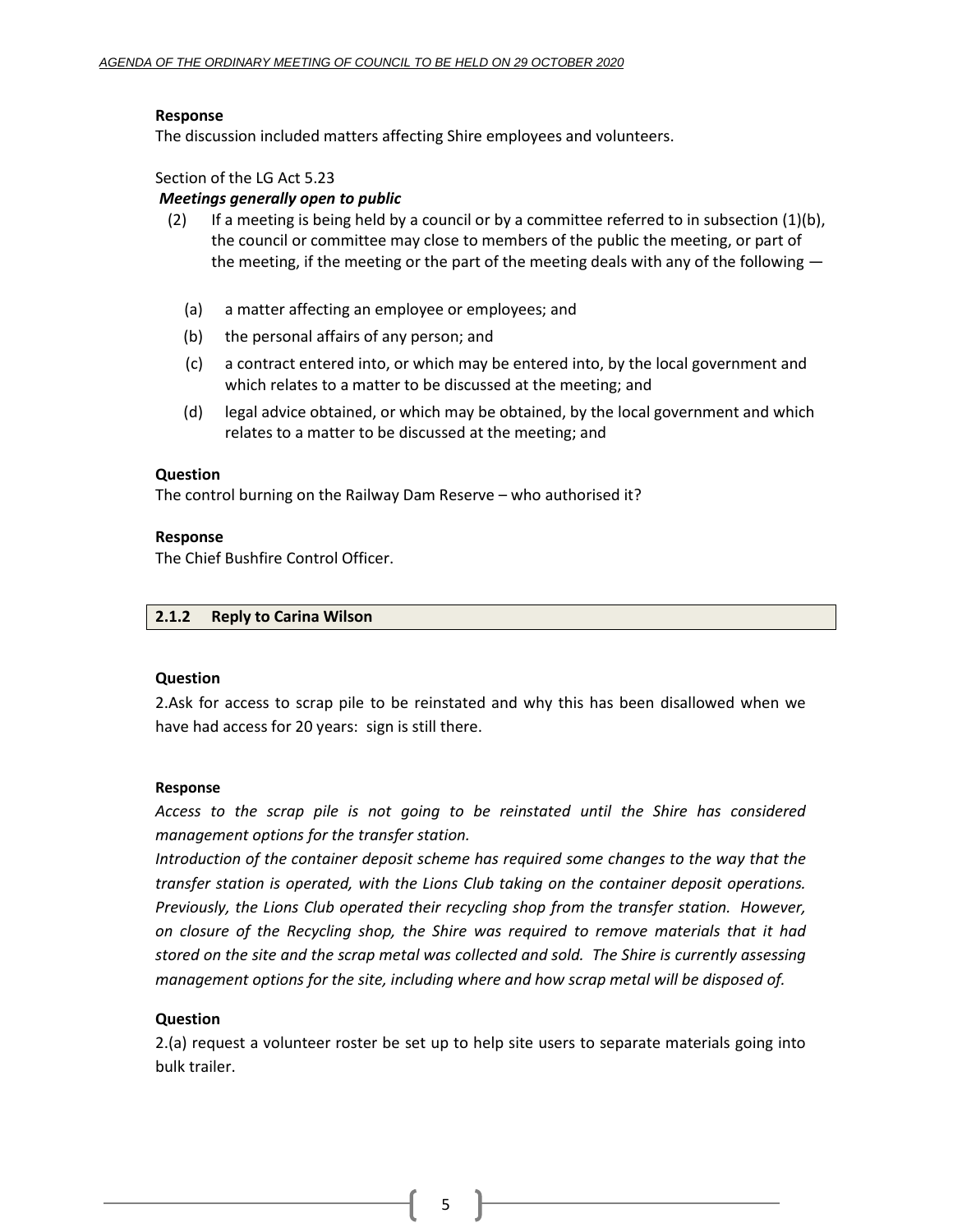# **Response**

*At present the Shire does not have the capacity or facilities to host volunteers at the transfer station as this was largely coordinated by the Lions Club. The potential for volunteers to be engaged on the site will be considered as a part of the assessment of options regarding future operations of the transfer station, including the options to introduce community education programs to decreasing what is going into landfill.*

# **Question**

2. (b) Why are the tip attendants not currently performing duties such as : placement of loose drum muster containers into fenced area/collecting blown rubbish from perimeter fence/informing site users of material separation before placing items into bulk trailer/recyclables placed in bulk trailer/ensuring green waste is not contaminated with foreign materials i.e.: composite board furniture

All these duties were carried out by previous attendants so what has changed?

# **Response**

*Operations at the transfer station have undergone significant changes as a result of the container deposit scheme. As stated earlier, the Shire is currently assessing management options for the site.*

*The loose drums around the drum muster fenced area are drums that cannot be placed in the drum muster area as they do not contain the correct labelling. There are only certain drums that are allowed to go into the drum muster areas. Some drums have been stored around the fence area until any necessary changes to the transfer station site have been finalized.*

# **Question**

2. (c) I can find no direct instruction from Council to compile the report authored by Vanessa Crispe to put tip out to tender. I would like to know who gave this instruction? CEO advised me to write the tender for council to endorse. Council approve the tender going out.

# **Response**

*This report went to Council on 27 August 2020 – 9.1.2 – Provision of Waste Management and Bulk Waste Transfer – Request for Tender.*

*The Shire called a tender to identify the cost of outsourcing operations of the transfer station to a specialist waste management contractor. The Shire is also assessing other options for the site.*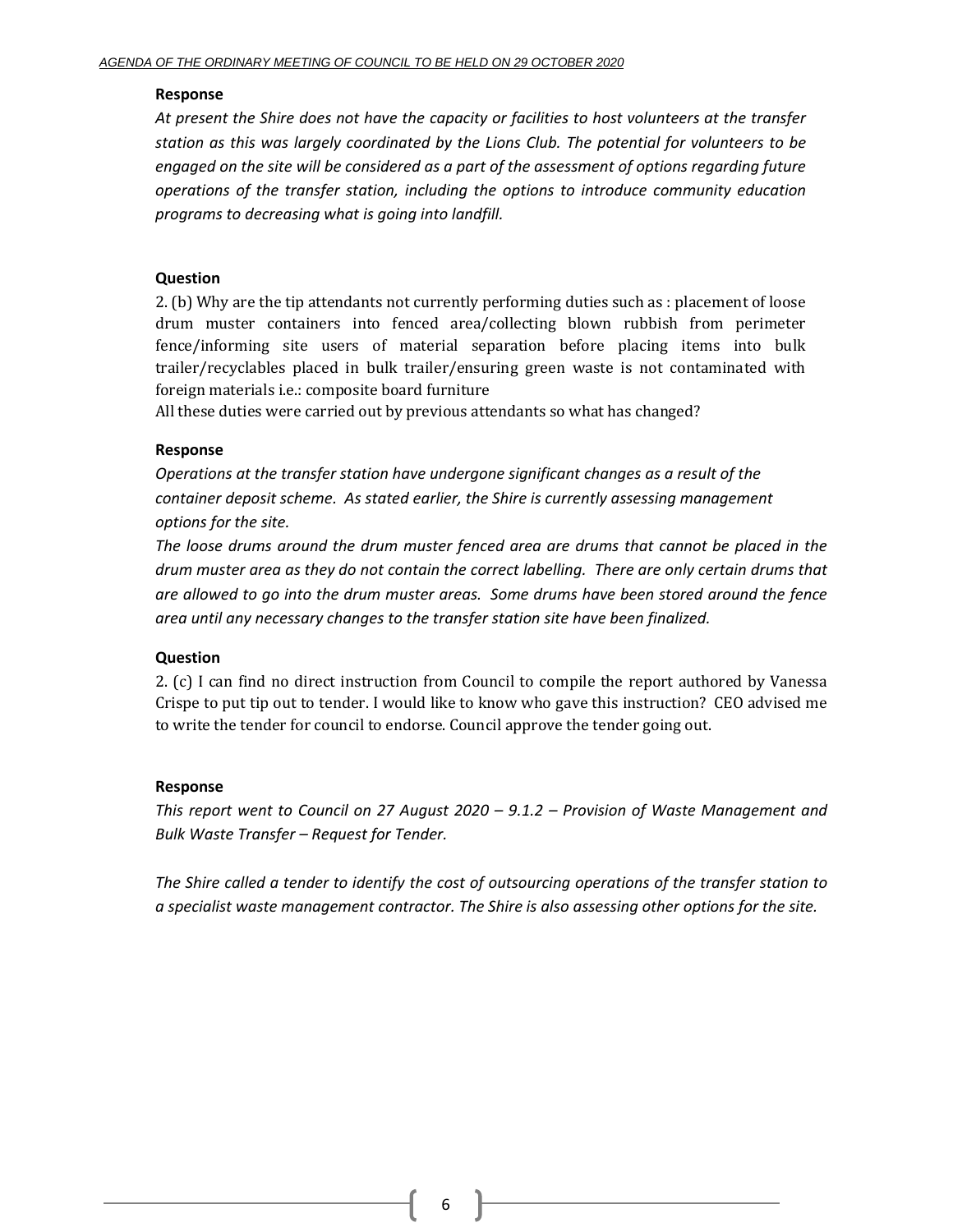# <span id="page-6-1"></span><span id="page-6-0"></span>**2.2 Public Question Time**

# **2.2.1 Carina Wilson**

1. Request to have a Flax Mill and Caravan Park Business Plan undertaken asap With a Community Reference group set up to take part in the process from the beginning

2. Our Community Development Officer was paid: \$42,458 + \$1,817 super + \$14,219 fringe benefits tax totalling \$58,494 to June 2020 Our Community Development Officer will be paid: \$41,500 + \$2,320 super + \$11,430 fringe benefits tax totalling \$55,250

These figures are according to the draft budget for the year 2020/2021

# **Question**

What is the position description for the Community Development Officer?

# **Response**

We do not have a Community Development Officer.

# **Question**

What specific projects have been implemented by our Community Development Officer in the last 5 years?

# **Response**

As this position has not existed for several years, there is no current projects been implemented.

# **Question**

3. Why is the shire not performing any community education on waste avoidance?

# **Response**

Suez is not contracted to do waste education.

# **Question**

Why are the links to Suez on recycling still dysfunctional? I asked nicely at office at least 5 weeks ago if the broken links could be fixed?

# **Response**

The link to Suez has been updated and is working.

Someone was told "that it is part of SUEZ contract to perform community waste education" if that is the case they are not fulfilling their contract .. if it's not the case the shire is not fulfilling their responsibilities

The situation with lack of recycling and material separation since is utterly appalling

(pics taken at tip from 2 August to 6 October available on request)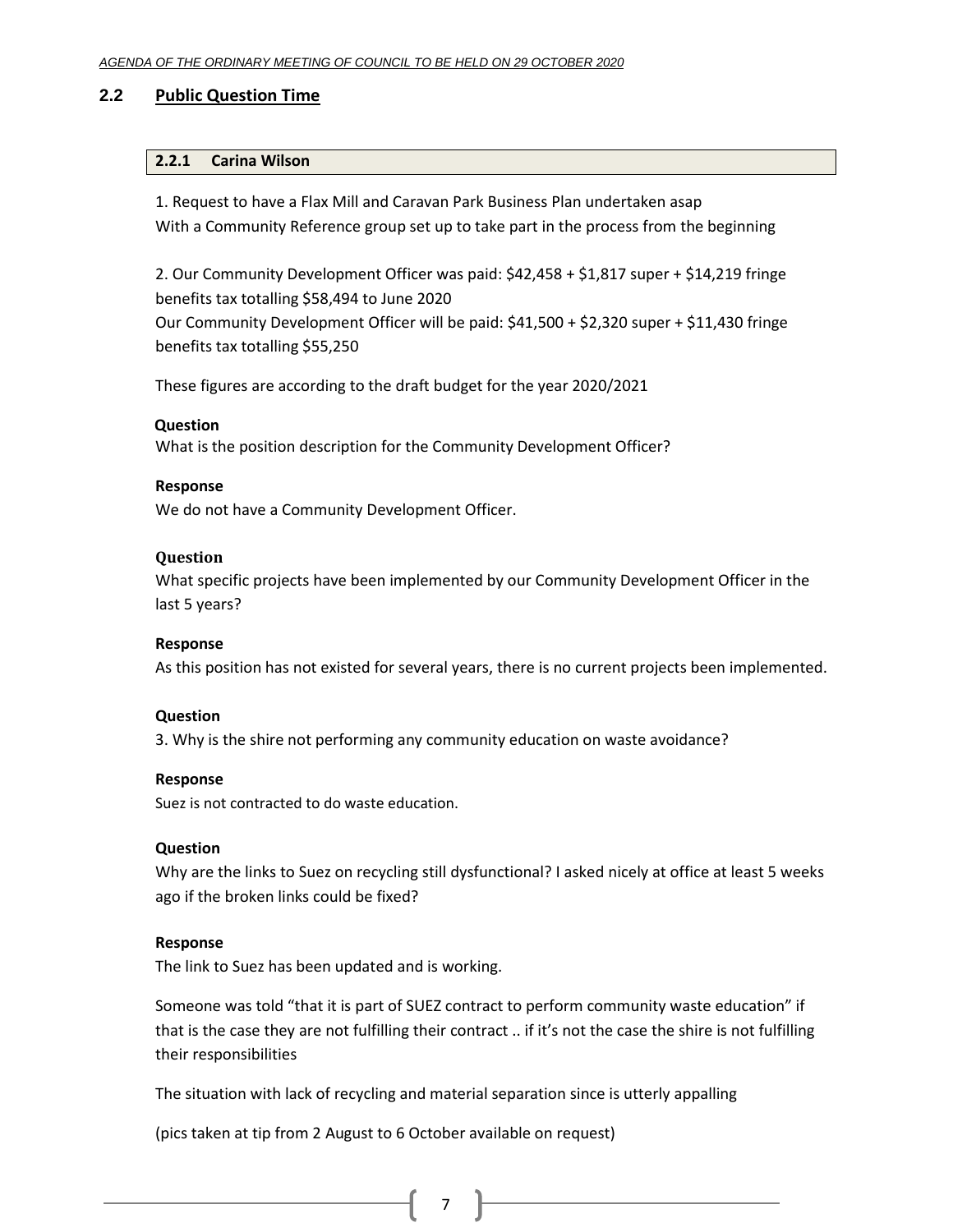4. Request a Community Reference Group for waste be set up

To carry out such things as:

- A town wide bin audit carried out by volunteers to improve our appalling rate of contamination in recycling bins of 18%

- An audit of what is being disposed of incorrectly into bulk waste trailer

NB. 10% needs improvement 5% is good less than 5% is excellent

5. Consider WASTENOT CONTAINER RECOVERY AND EDUCATION FACILITY for future grant funding

See attached document – **(documents supplied by Carina Wilson)**

# **Question**

6. Where is our community consultation policy? as of 7 October, it is still not available on the website … 5 weeks later 27 August 2020 Council adopted the newly drafted Community Consultation Policy

CARRIED 7/0 Res140/20

# **Response**

The Community Consultation Policy O.14 has been placed on the website.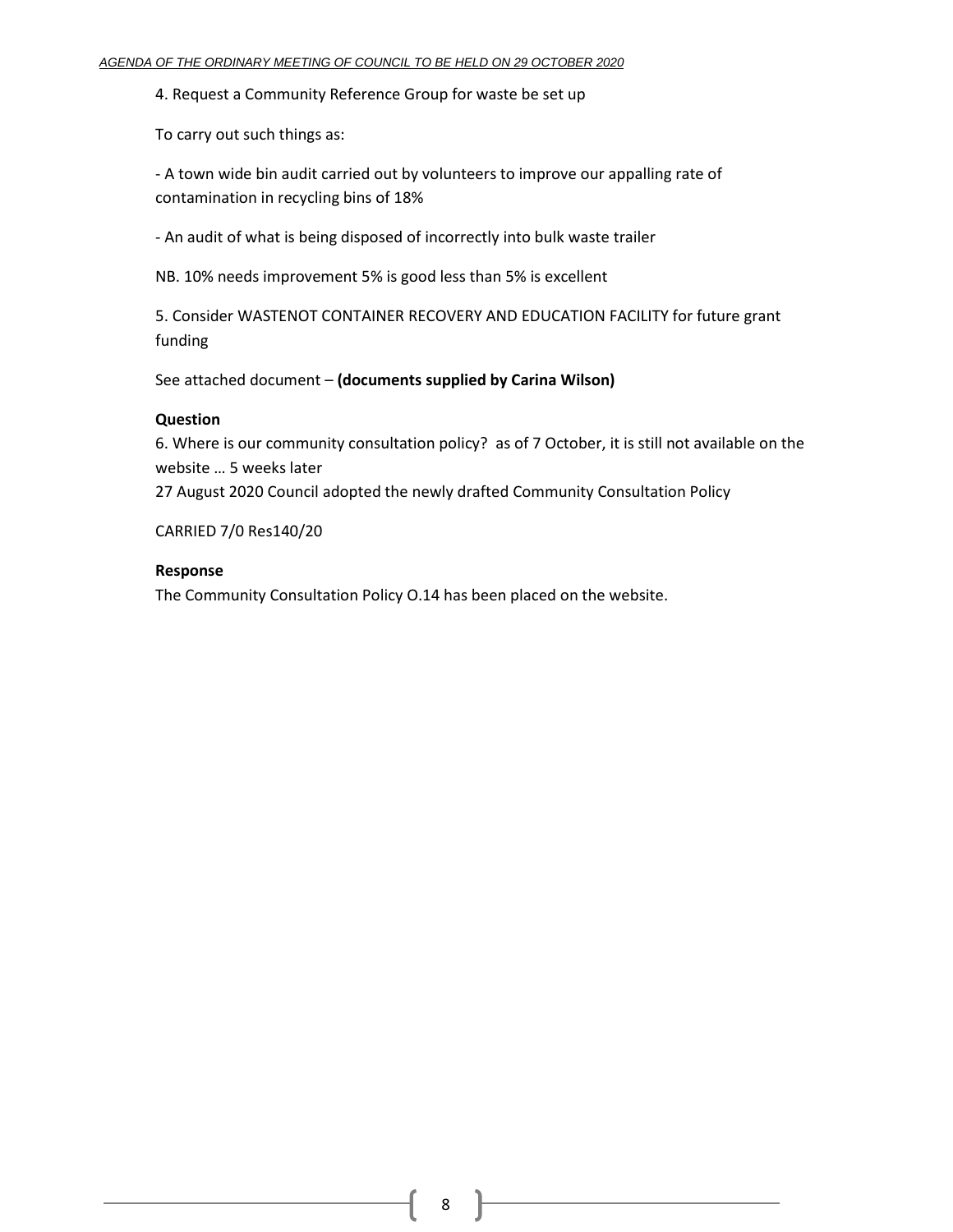- <span id="page-8-0"></span>**APPLICATIONS FOR LEAVE OF ABSENCE**
- <span id="page-8-1"></span>**PETITIONS/DEPUTATIONS/PRESENTATIONS/REPORTS**
- <span id="page-8-2"></span>**DISCLOSURE OF INTEREST**
- <span id="page-8-4"></span><span id="page-8-3"></span> **CONFIRMATION OF MINUTES**
	- **6.1 Ordinary Council Minutes - 24 September 2020**

# **OFFICER RECOMMENDATION - Item 6.1**

**That the minutes of the Ordinary Council Meeting held on Thursday 24 September be confirmed as an accurate record**

- <span id="page-8-5"></span>**PRESIDENTIAL COMMUNICATIONS**
- <span id="page-8-6"></span>**COUNCILLORS QUESTIONS ON NOTICE**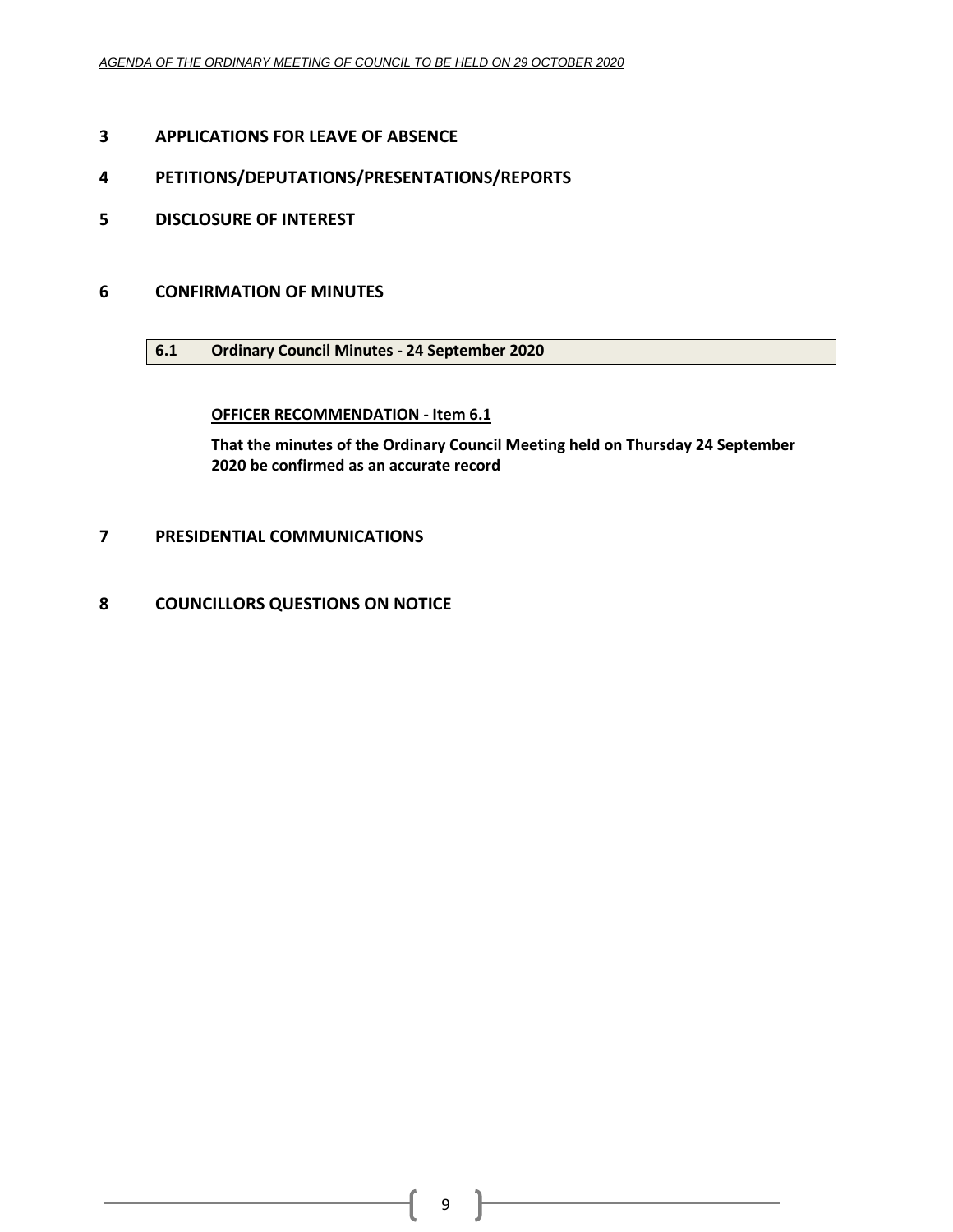### <span id="page-9-0"></span>**9.1 MANAGER WORKS & SERVICES**

#### <span id="page-9-1"></span>**9.1.1 Tender 0200-001 Supply of Rural Road Cleaning and pruning services**

| Location:                              | Not applicable                                                                                    |
|----------------------------------------|---------------------------------------------------------------------------------------------------|
| <b>Applicant:</b>                      | Not applicable                                                                                    |
| File:                                  | Tender                                                                                            |
| <b>Disclosure of Officer Interest:</b> | None                                                                                              |
| Date:                                  | 22 October 2020                                                                                   |
| Author:                                | Vanessa Crispe - Coordinator Works, Projects<br>and Assets.                                       |
| <b>Authorising Officer:</b>            | Dale Putland - Chief Executive Officer                                                            |
| <b>Attachments:</b>                    | Request for tender evaluation (report circulated<br>to Council under separate confidential cover) |

#### **SUMMARY**

This tender is for the provision of verge clearing, and tree pruning within the Shire of Boyup Brook for a period of three (3) years.

\_\_\_\_\_\_\_\_\_\_\_\_\_\_\_\_\_\_\_\_\_\_\_\_\_\_\_\_\_\_\_\_\_\_\_\_\_\_\_\_\_\_\_\_\_\_\_\_\_\_\_\_\_\_\_\_\_\_\_\_\_\_\_\_\_\_\_\_\_\_\_\_\_\_\_\_\_\_\_\_\_\_\_

#### **BACKGROUND**

Prior to this tender, the pruning of verges was undertaken in an adhoc way, with some being undertaken by way of quotes, and other by way of Shire staff. This was inefficient and not best value for Council, when compared to a tender for a period of three years.

### **Submissions**

The request for tender, tender No 0200-001 Supply of Rural Road Cleaning and Pruning Services was advertised on 1<sup>st</sup> September 2020 and closed 2.30 pm on Tuesday 29<sup>th</sup> September 2020

The tender was advertised on WALGA's eQuotes.

2 submissions were received, and the submissions are summaries in confidential attachment 1.

All tender submissions comply with the request for tender guidelines and compliance criteria.

Tender submissions were received from the following companies

- 1. Thomas Contracting Services Pty Ltd
- 2. Twinkarri Pty Ltd

#### **Evaluation Panel**

An evaluation panel was convened and consisted of the following personnel:

- Dale Putland Chief Executive Officer
- Vanessa Crispe Coordinator Works, Projects and Assets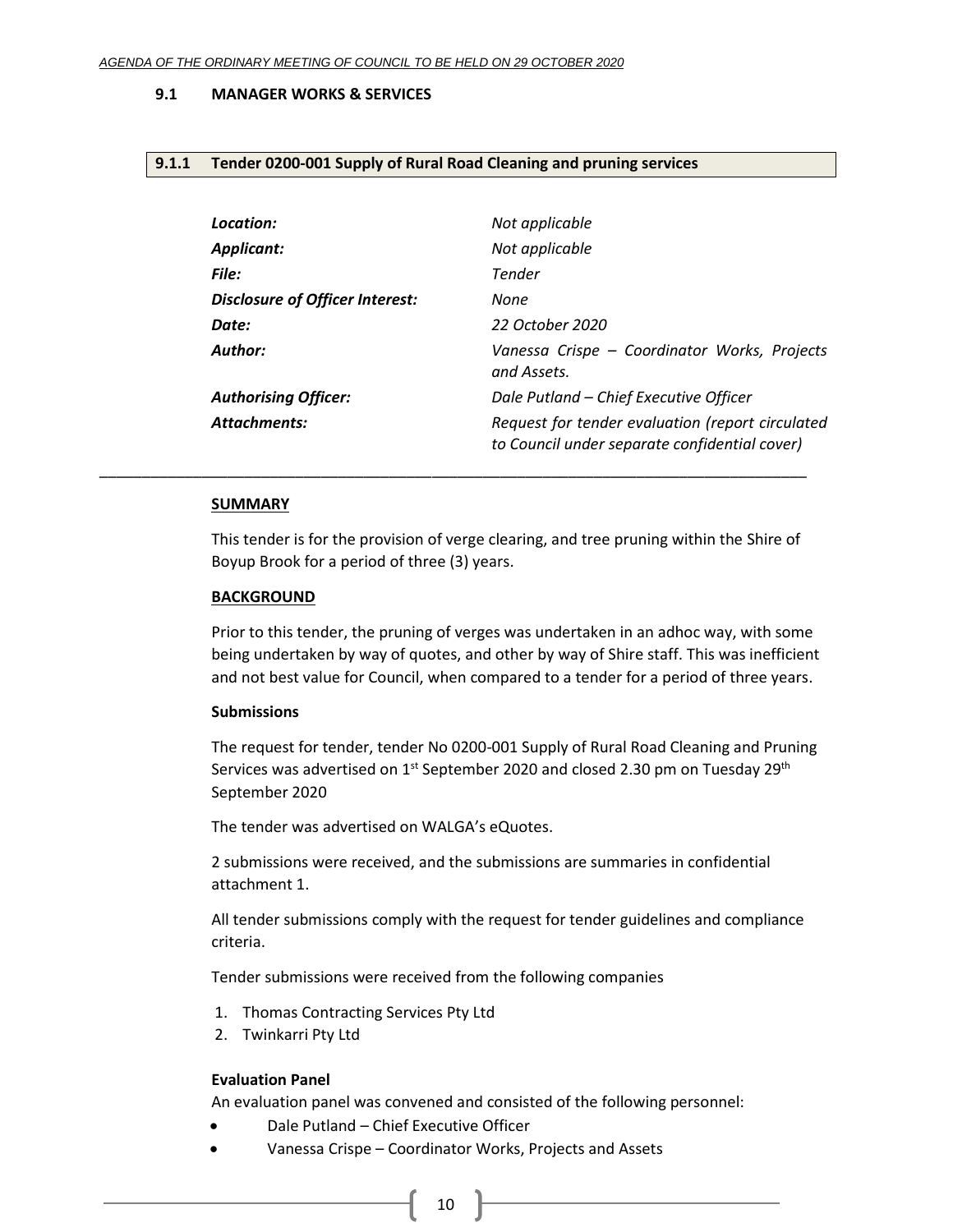All members of the evaluation panel have made a conflict of interest declaration in writing confirming that they have no relationship with any of the tenders. Each member of the panel assessed the submissions separately.

# **Evaluation Criteria**

The following evaluation criteria and weighting were used by the tender evaluation panel to assess tender submissions

| Demonstrated capacity and experience | 25% |
|--------------------------------------|-----|
| Personnel skills and experience      | 25% |
| Plant and equipment                  | 25% |
| Performance                          | 25% |

# **COMMENT**

All tender submissions were assessed against the evaluation criteria and qualitative and quantitative results of this assessment and price are documented in confidential attachment 1.

Following the assessment of all tender submissions, against the selection criteria, the tender submitted by Twinkarri Pty Ltd was assessed as being best value for money that meets the shire's requirements.

The tender evaluation panel therefore recommends that the tender submission made by Twinkarri Pty Ltd be accepted.

# **CONSULTATION**

Deputy Chief Executive Officer

# **STATUTORY OBLIGATIONS**

Sections 3.57(1) of the Local Government Act 1995 requires a local government to invite tenders before entering a contract of a prescribed kind under which another person is to supply the goods or services.

Tendering

2 Tender Exemption

The regulations make provision for certain circumstances where tendering is not required. Regulations 11(2) of the Local Government (Functions and General) Regulations 1996:

The purchase is obtained from a pre-qualified supplier under the WALGA Preferred Supply Program or a State Government Common Use Agreement.

# **POLICY IMPLICATIONS**

Council Policy – Purchasing Policy F.03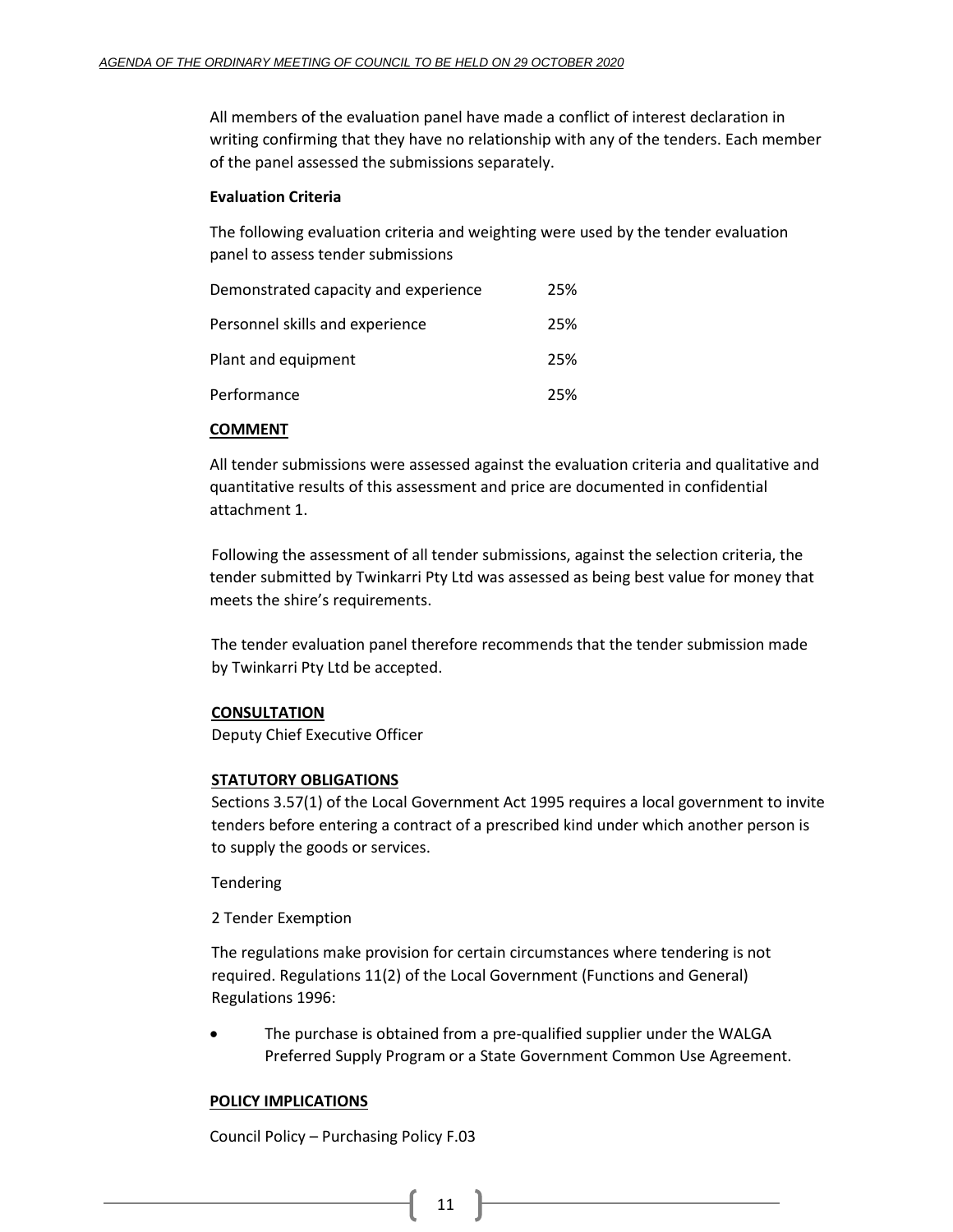### **BUDGET/FINANCIAL IMPLICATIONS**

The funding for this tender is included in the 2020/2021 Annual Budget to undertake the works.

The allocated operational budget for the work is \$100,000 and staff will ensure the amount of pruning undertaking is kept within this amount.

# **STRATEGIC IMPLICATIONS**

Alignment with our Strategic Community Plan

| <b>BUILT ENVIRONMENT: ENHANCED LIFESTYLE CHOICES</b> |                                                 |  |
|------------------------------------------------------|-------------------------------------------------|--|
| Outcome 1.1                                          | Sustainable Infrastructure                      |  |
| Objective 1.1.1                                      | Strengthen road safety and local infrastructure |  |

# **SUSTAINABILITY IMPLICATIONS**

- ➢ **Environmental** There are no known significant environmental issues.
- ➢ **Economic** There are no known significant economic issues.
- ➢ **Socia**l There are no known significant social issues.

# **VOTING REQUIREMENTS**

Simple Majority

# **OFFICER RECOMMENDATION – ITEM 9.1.1**

# **That Council**

- **1. Awards tender 0200-001 Supply of Rural Road Cleaning and pruning services to Twinkarri Pty Ltd at the day rate of \$3,420 as contained within confidential attachment 1.**
- **2. Authorises the Chief Executive Officer to sign a contract on behalf of the Shire of Boyup Brook for tender 0200-001 Supply of Rural Road Cleaning and pruning services.**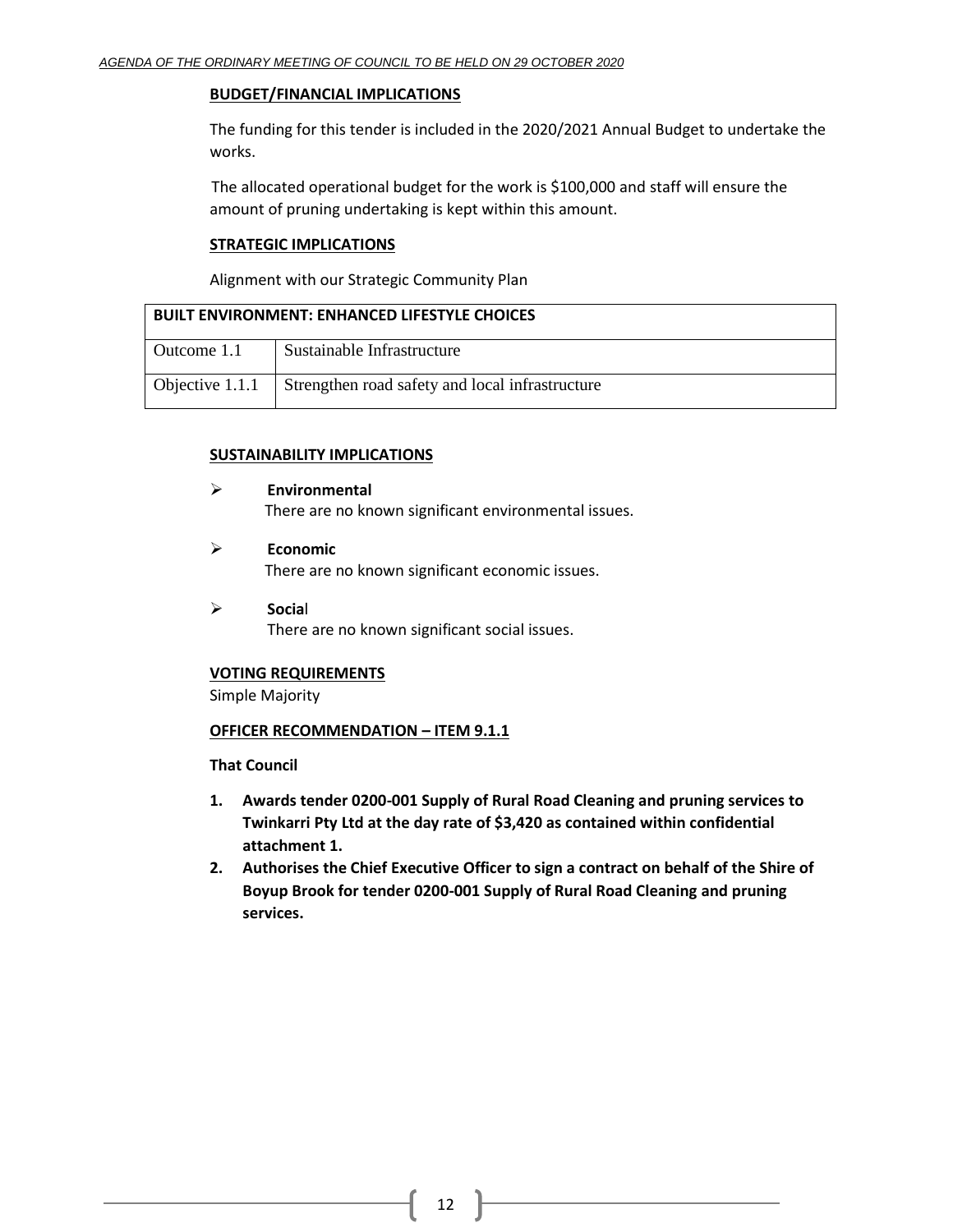### <span id="page-12-0"></span>**9.1.2 Tender No 020-002 – Provision of Waste Management and Bulk Waste Transfer**

| Location:                              | Not applicable                                                                       |
|----------------------------------------|--------------------------------------------------------------------------------------|
| <b>Applicant:</b>                      | Not applicable                                                                       |
| File:                                  | Tender                                                                               |
| <b>Disclosure of Officer Interest:</b> | None                                                                                 |
| Date:                                  | 22 October 2020                                                                      |
| Author:                                | Vanessa Crispe - Coordinator Works, Projects<br>and Assets.                          |
| <b>Authorising Officer:</b>            | Dale Putland - Chief Executive Officer                                               |
| <b>Attachments:</b>                    | Request for tender evaluation report (provided<br>under separate confidential cover) |

#### **SUMMARY**

This tender is for provision of waste management and Bulk waste transfer within the Shire of Boyup Brook for a period of three (3) years.

\_\_\_\_\_\_\_\_\_\_\_\_\_\_\_\_\_\_\_\_\_\_\_\_\_\_\_\_\_\_\_\_\_\_\_\_\_\_\_\_\_\_\_\_\_\_\_\_\_\_\_\_\_\_\_\_\_\_\_\_\_\_\_\_\_\_\_\_\_\_\_\_\_\_\_\_\_\_

#### **BACKGROUND**

Prior to this tender, the management and transfer of bulk waste is by way of Shire staff. The tender has indicated that significant cost savings may be realised through redesigning the site and changes to the management of the Transfer Station.

### **Submissions**

The request for tender, tender No 020-002 Provision of Waste Management and Bulk Waste Transfer was advertised on 1<sup>st</sup> September 2020 and closed 2.30 pm on Tuesday 29th September 2020.

The tender was advertised on WALGA's eQuotes.

One submission was received, and the submission is summarised in the confidential attachment 1.

All tender submissions comply with the request for tender guidelines and compliance criteria.

Tender submissions were received from the following company

➢ Hastie Waste Pty Ltd

#### **Evaluation Panel**

An evaluation panel was convened and consisted of the following personnel:

- Dale Putland Chief Executive Officer
- Vanessa Crispe Coordinator Works Projects and Assets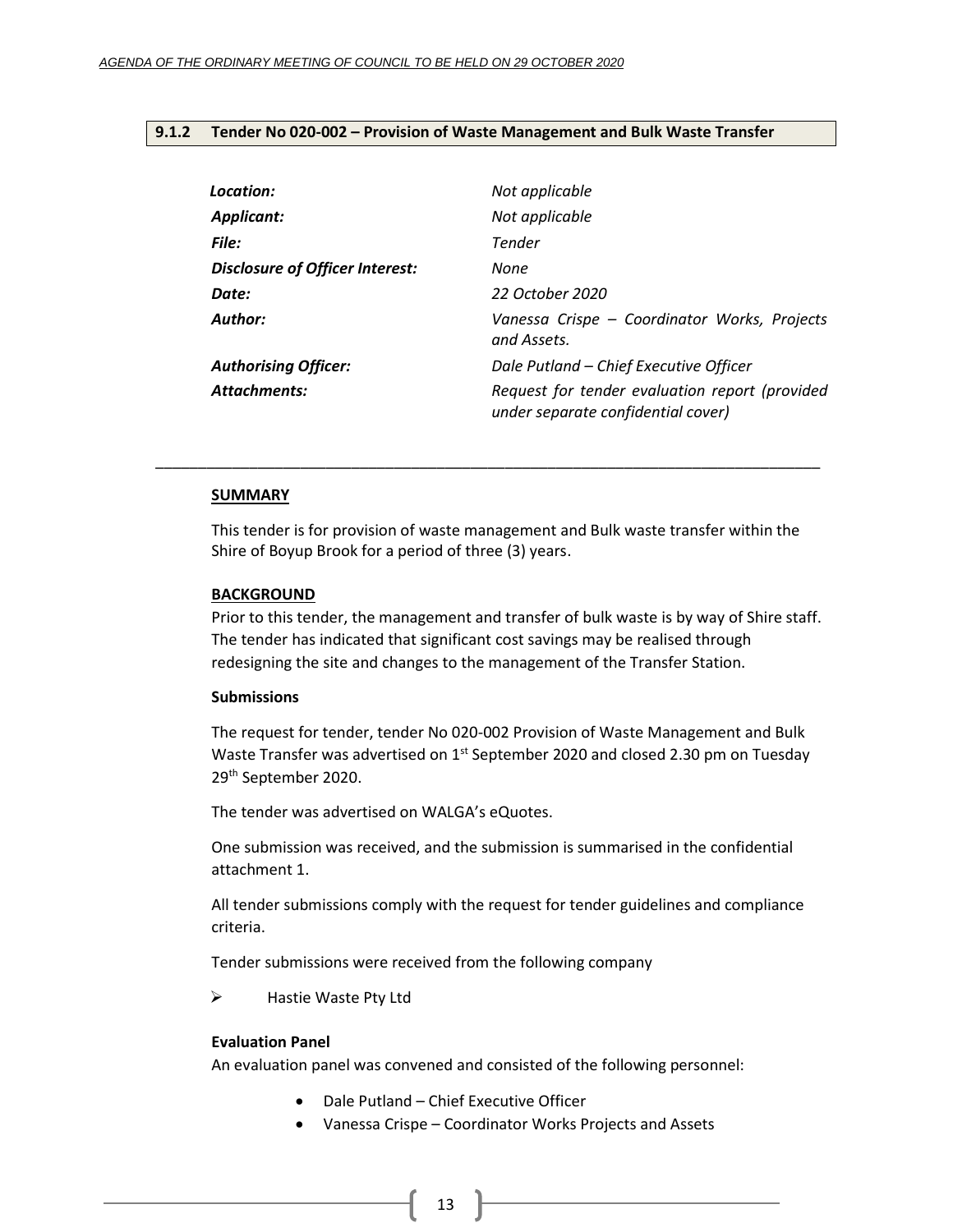All members of the evaluation panel have made a conflict of interest declaration in writing confirming that they have no relationship with any of the tenders. Each member of the panel assessed the submissions separately.

### **Evaluation Criteria**

The following evaluation criteria and weighting were used by the tender evaluation panel to assess tender submissions

| <b>Community Education Waste Minimisation</b> | 20% |
|-----------------------------------------------|-----|
| <b>Experience Capability Past Performance</b> | 20% |
| <b>Plan for Proposed Services</b>             | 15% |
| Occupational Health & Safety                  | 15% |
| <b>Quality Assurance</b>                      | 10% |
| <b>Risk Management</b>                        | 5%  |
| <b>Environmental Management</b>               | 15% |

### **COMMENT**

All tender submissions were assessed against the evaluation criteria and qualitative and quantitative results of this assessment and price are documented in confidential attachment 1.

There is currently insufficient budget allocation to proceed with the tender as shown in the commercial sensitive attachments. The cost of providing the service is significantly higher than anticipated due to operational inefficiencies on the site. The tender has indicated that significant cost savings may be realised through redesigning the site and these could not be achieved if the Shire has already entered into a contract for the waste management and bulk waste transfer.

# **CONSULTATION**

Chief Executive Officer

Deputy Chief Executive Officer

### **STATUTORY OBLIGATIONS**

Sections 3.57(1) of the Local Government Act 1995 requires a local government to invite tenders before it enters into a contract of a prescribed kind under which another person is to supply the goods or services.

Tendering

2 Tender Exemption

The regulations make provision for certain circumstances where tendering is not required. Regulations 11(2) of the Local Government (Functions and General) Regulations 1996: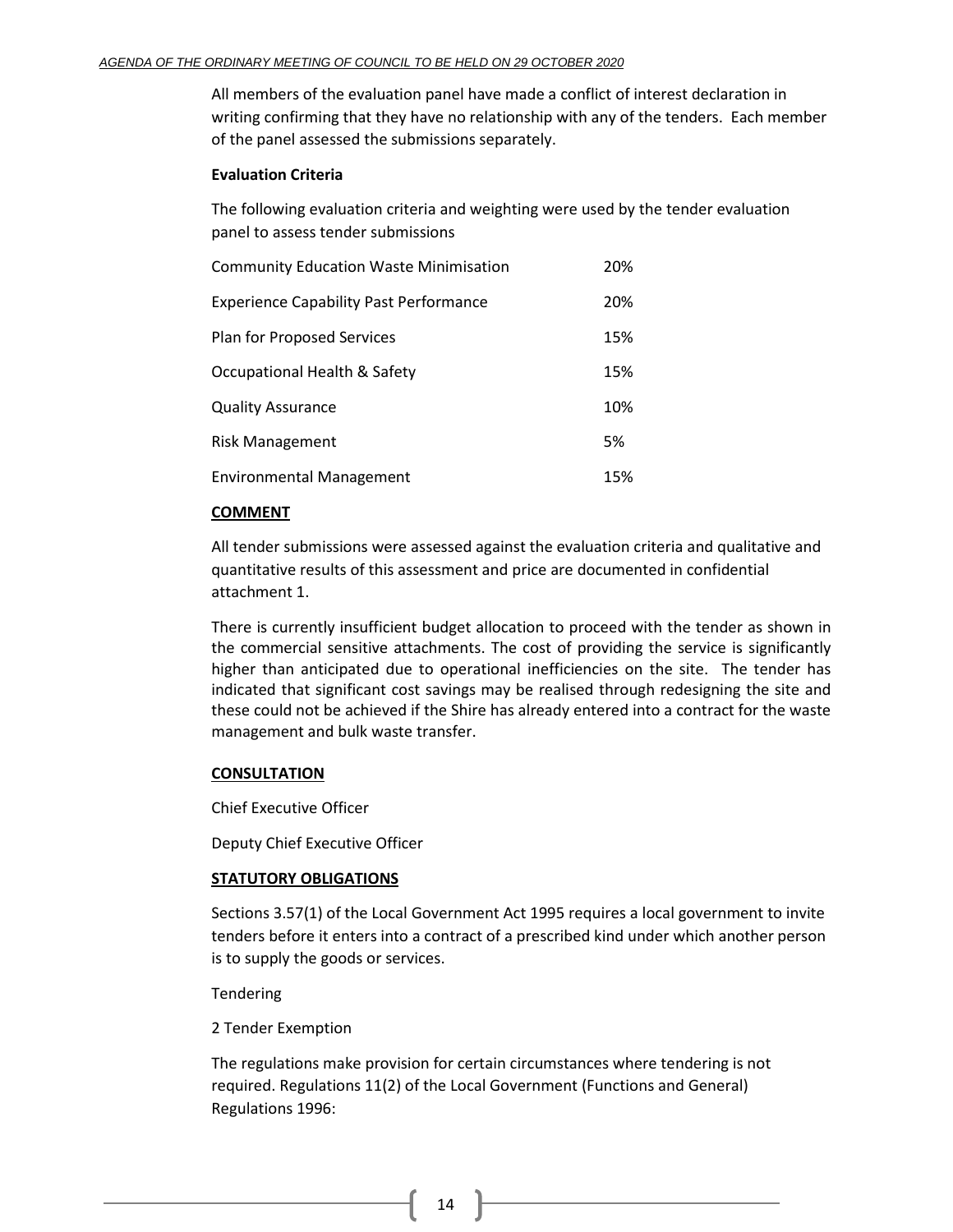• The purchase is obtained from a pre-qualified supplier under the WALGA Preferred Supply Program or a State Government Common Use Agreement.

### **POLICY IMPLICATIONS**

Council Policy – Purchasing Policy

### **BUDGET FINANCIAL/IMPLICATIONS**

The cost of adopting the tender will exceed the budget for waste transfer station operations in the current financial year.

Redesign of the transfer station has not been costed. The Shire will need to seek quotations for design of the transfer station, with a report presented to Council for budget reallocations before this proceeds.

# **STRATEGIC IMPLICATIONS**

Nil

# **SUSTAINABILITY IMPLICATIONS**

- ➢ **Environmental** There are no known significant environmental issues.
- ➢ **Economic** There are no known significant economic issues.
- ➢ **Socia**l There are no known significant social issues.

# **VOTING REQUIREMENTS**

Simple Majority

### **OFFICER RECOMMENDATION – ITEM 9.1.2**

**The Council;**

- **1. decline to accept the tender submitted by Hastie Waste for the provision of waste management and bulk waste transfer, due to budget restraints;**
- **2. undertake a review of operations and improvements to efficiencies that will reduce the costs in the short term;**
- **3. seek quotations for redesign of the Waste Transfer Station to improve the longterm financial viability of the operations.**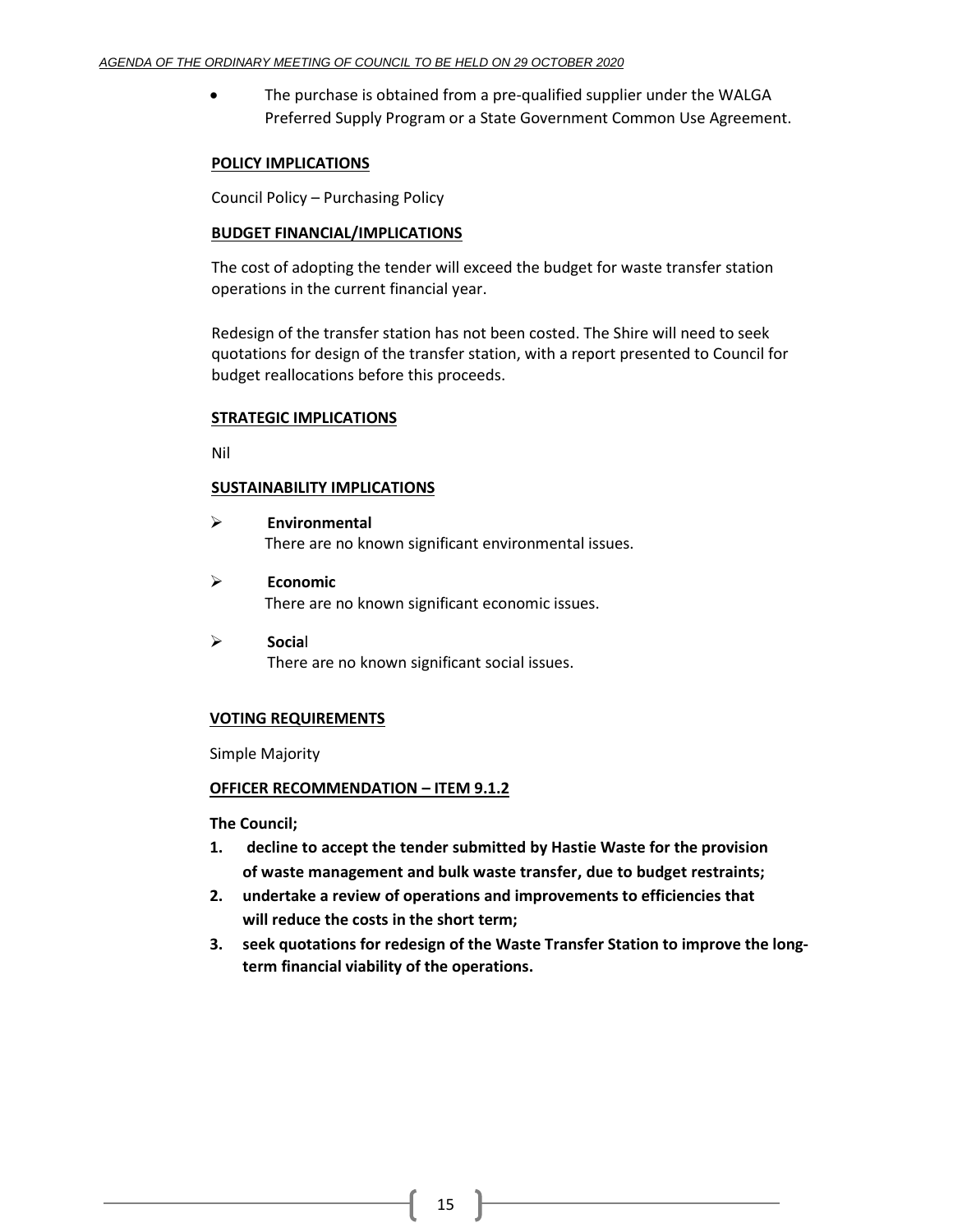# <span id="page-15-0"></span>**9.2 FINANCE**

### <span id="page-15-1"></span>**9.2.1 List of Accounts Paid in September 2020**

| Location:                              | Not applicable                           |
|----------------------------------------|------------------------------------------|
| <b>Applicant:</b>                      | Not applicable                           |
| File:                                  | FM/1/002                                 |
| <b>Disclosure of Officer Interest:</b> | None                                     |
| Date:                                  | 16/10//20                                |
| Author:                                | Carolyn Mallett -Accountant              |
| <b>Authorising Officer:</b>            | Aaron Bowman – Acting Deputy CEO         |
| <b>Attachments:</b>                    | Yes - List of Accounts Paid in September |

#### **SUMMARY**

In accordance with the *Local Government (Financial Management) Regulations 1996* the list of accounts paid in September 2020 are presented to Council.

\_\_\_\_\_\_\_\_\_\_\_\_\_\_\_\_\_\_\_\_\_\_\_\_\_\_\_\_\_\_\_\_\_\_\_\_\_\_\_\_\_\_\_\_\_\_\_\_\_\_\_\_\_\_\_\_\_\_\_\_\_\_\_\_\_\_\_\_\_\_\_\_

### **BACKGROUND**

This report presents accounts/invoices received for the supply of goods and services, salaries and wages, and the like which were paid during the period 01 to 30 September 2020.

#### **COMMENT**

The attached listing represents accounts/invoices the shire paid by cheque or electronic means during the period 01 to 30 September 2020.

### **CONSULTATION**

Nil

### **STATUTORY OBLIGATIONS**

Local Government (Financial Management) Regulations 1996, Regulations 12 and 13 apply and are as follows:

*12. Payments from municipal fund or trust fund*

*(1) A payment may only be made from the municipal fund or the trust fund —*

*(a) if the local government has delegated to the CEO the exercise of its power to make payments from those funds — by the CEO; or*

*(b) otherwise, if the payment is authorised in advance by a resolution of the council.*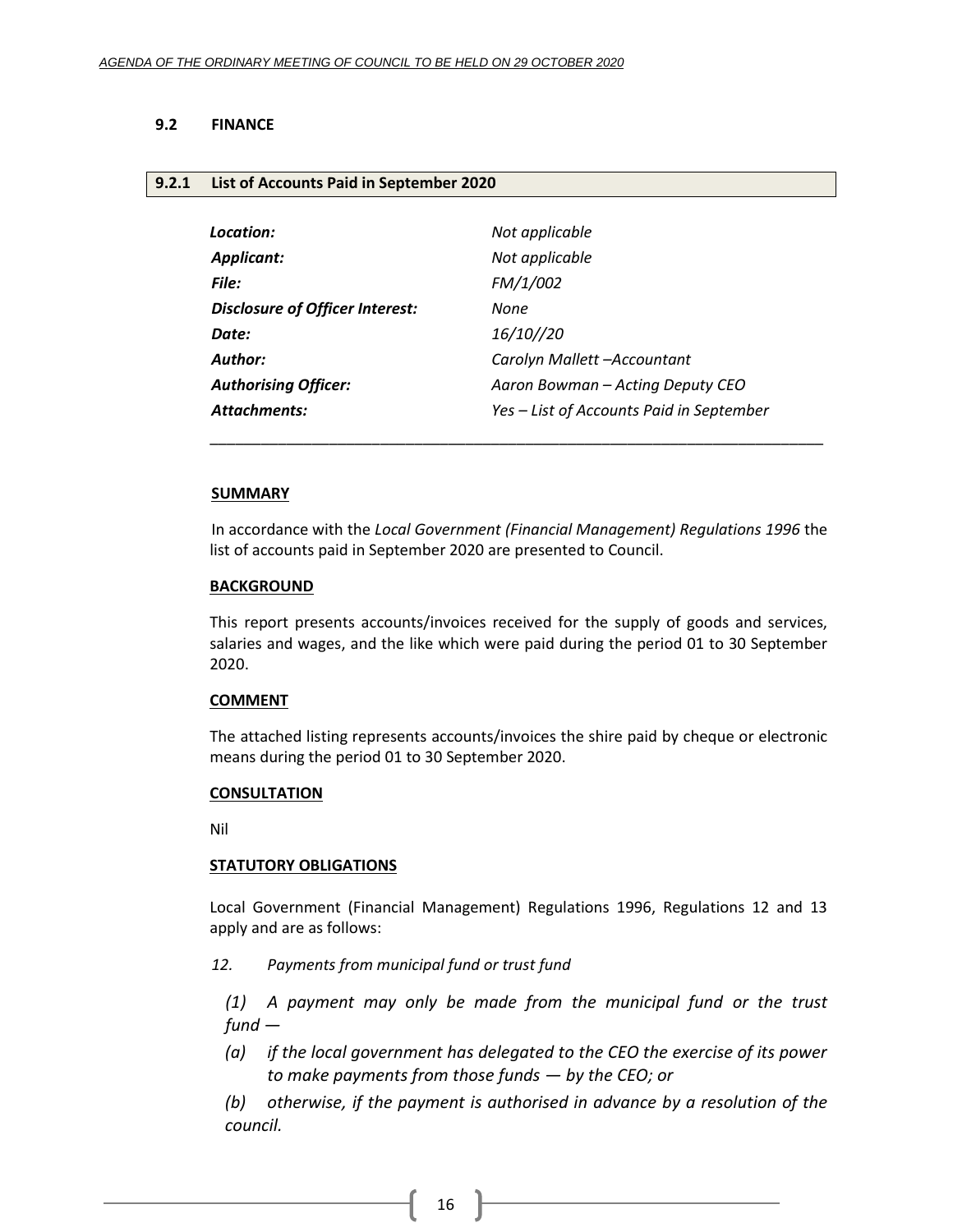- *(2) The council must not authorise a payment from those funds until a list prepared under regulation 13(2) containing details of the accounts to be paid has been presented to the council.*
- *13. Lists of accounts*
- *(1) If the local government has delegated to the CEO the exercise of its power to make payments from the municipal fund or the trust fund, a list of accounts paid by the CEO is to be prepared each month showing for each account paid since the last such list was prepared —*
	- *(a) the payee's name;*
	- *(b) the amount of the payment;*
	- *(c) the date of the payment; and*
	- *(d) sufficient information to identify the transaction.*
	- *(2) A list of accounts for approval to be paid is to be prepared each month showing —*
	- *(a) for each account which requires council authorisation in that month —*
		- *(i) the payee's name;*
		- *(ii) the amount of the payment; and*
		- *(iii) sufficient information to identify the transaction; and*
	- *(b) the date of the meeting of the council to which the list is to be presented.*
- *(3) A list prepared under sub regulation (1) or (2) is to be —*
	- *(a) presented to the council at the next ordinary meeting of the council after the list is prepared; and*
	- *(b) recorded in the minutes of that meeting.*

### **POLICY IMPLICATIONS**

Council's *Authority to Make Payments Policy* has application.

### **BUDGET/FINANCIAL IMPLICATIONS**

Account payments accorded with a detailed 2020-21 Annual Budget

# **STRATEGIC IMPLICATIONS**

Nil

# **VOTING REQUIREMENTS**

Simple Majority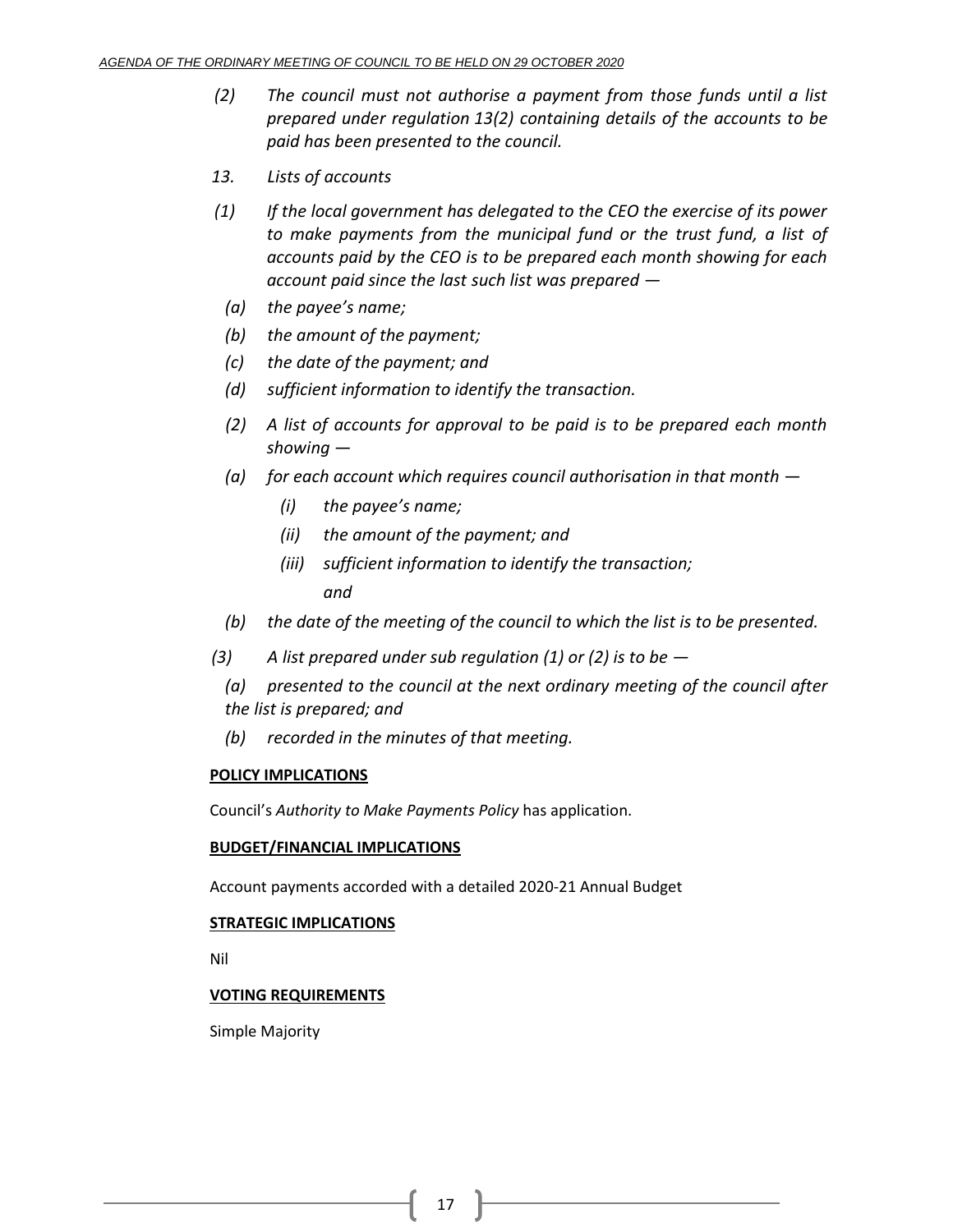### **OFFICER RECOMMENDATION – Item 9.2.1**

**That at its October 2020 ordinary meeting Council receive as presented the list of accounts paid in September 2020, totalling \$485,092.05 from Municipal account, \$38,609.90 from Police Licensing account and \$4.62 from Boyup Brook Early Learning Centre account, as represented by:**

| <b>Municipal Cheques</b>             | 20441 - 20447     | \$15,444.59  |      |
|--------------------------------------|-------------------|--------------|------|
| <b>Municipal Electronic Payments</b> | EFT9824 - EFT9870 | \$251,462.57 |      |
| <b>Municipal Direct Payments</b>     |                   | \$218,184.89 |      |
| <b>Police Licensing Payments</b>     |                   | \$38,609.90  |      |
| <b>BBELC Payments</b>                |                   | S            | 4.62 |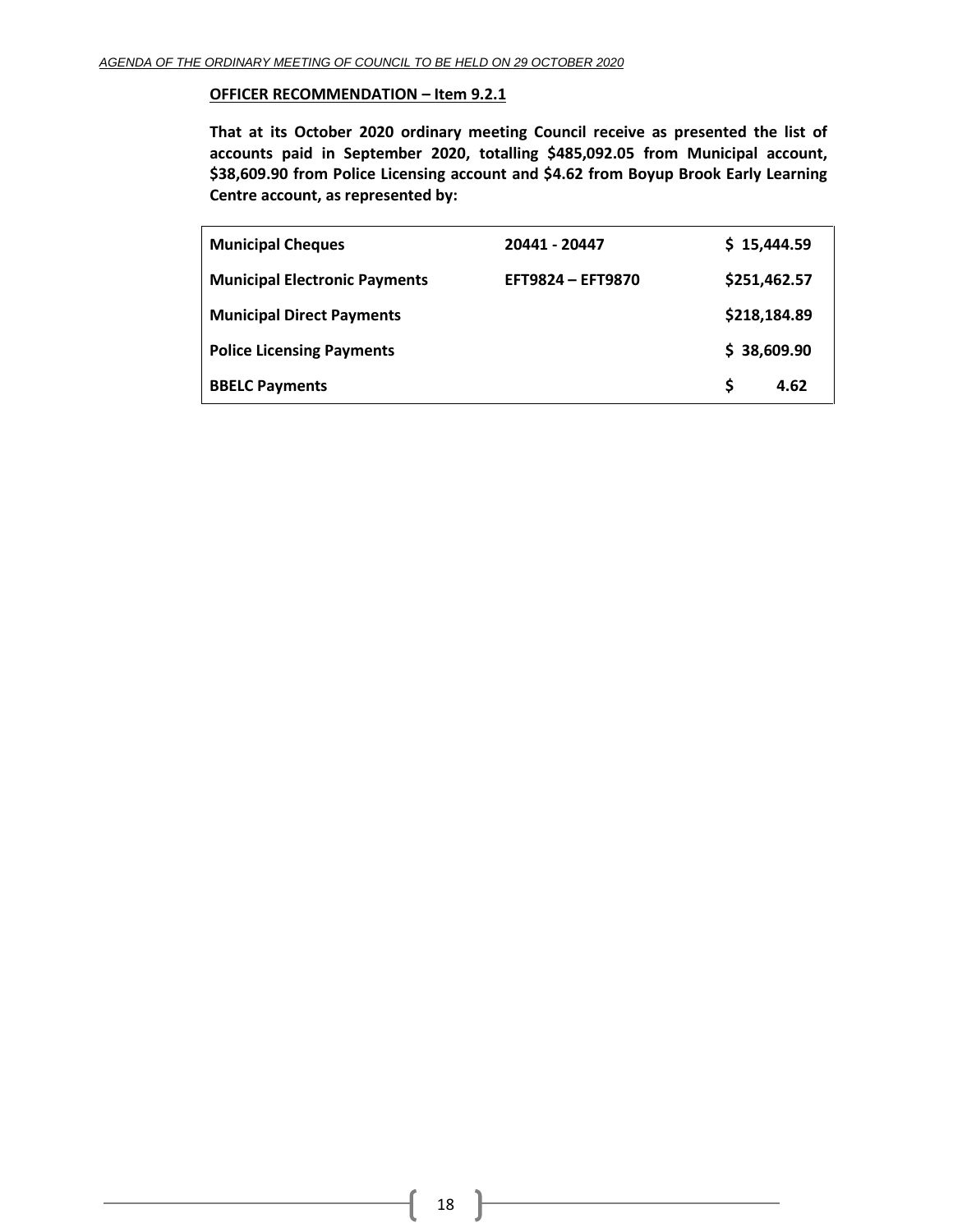### <span id="page-18-0"></span>**9.2.2 30 September 2020 Statement of Financial Activity**

| Location:                              | Not applicable                                |
|----------------------------------------|-----------------------------------------------|
| <b>Applicant:</b>                      | Not applicable                                |
| File:                                  | FM/10/003                                     |
| <b>Disclosure of Officer Interest:</b> | None                                          |
| Date:                                  | 23 October 2020                               |
| <b>Authors:</b>                        | D Long – Finance Consultant                   |
| <b>Authorizing Officer:</b>            | Aaron Bowman – Acting Chief Executive Officer |
| <b>Attachments:</b>                    | Will be provided once completed               |

*\_\_\_\_\_\_\_\_\_\_\_\_\_\_\_\_\_\_\_\_\_\_\_\_\_\_\_\_\_\_\_\_\_\_\_\_\_\_\_\_\_\_\_\_\_\_\_\_\_\_\_\_\_\_\_\_\_\_\_\_\_\_\_\_\_\_\_\_\_\_\_\_\_\_\_\_\_\_*

#### **SUMMARY**

This report recommends that Council receive the Statement of Financial Activities and Net Current Assets for the month ended 30 September 2020.

### **BACKGROUND**

Section 6.4 of the Local Government Act 1995 places financial reporting obligations on local government operations.

Regulation 34.(1)–(4) of the Local Government (Financial Management) Regulations 1996 requires the local government to prepare a *Statement of Financial Activity*.

The regulations also prescribe the content of the reports, and that details of items of Material Variances shall also be listed.

#### **COMMENT**

Material Variance Commentary on Year to Date July 2020.

Normally commentary is provided on material variances between Year to Date (YTD) Budget Estimates and YTD Actuals for the reporting period. As Council is yet to adopt its budget, this comparative analysis cannot be provided at this time. Once this budget is adopted, material variances and commentary will be provided.

#### **CONSULTATION** – Nil

#### **STATUTORY OBLIGATIONS**

Local Government (Financial Management) Regulations 1996, Regulation 34.(1A)

Local Government (Financial Management) Regulations 1996, Regulation 34.(4)(a)

#### **POLICY IMPLICATIONS** – Nil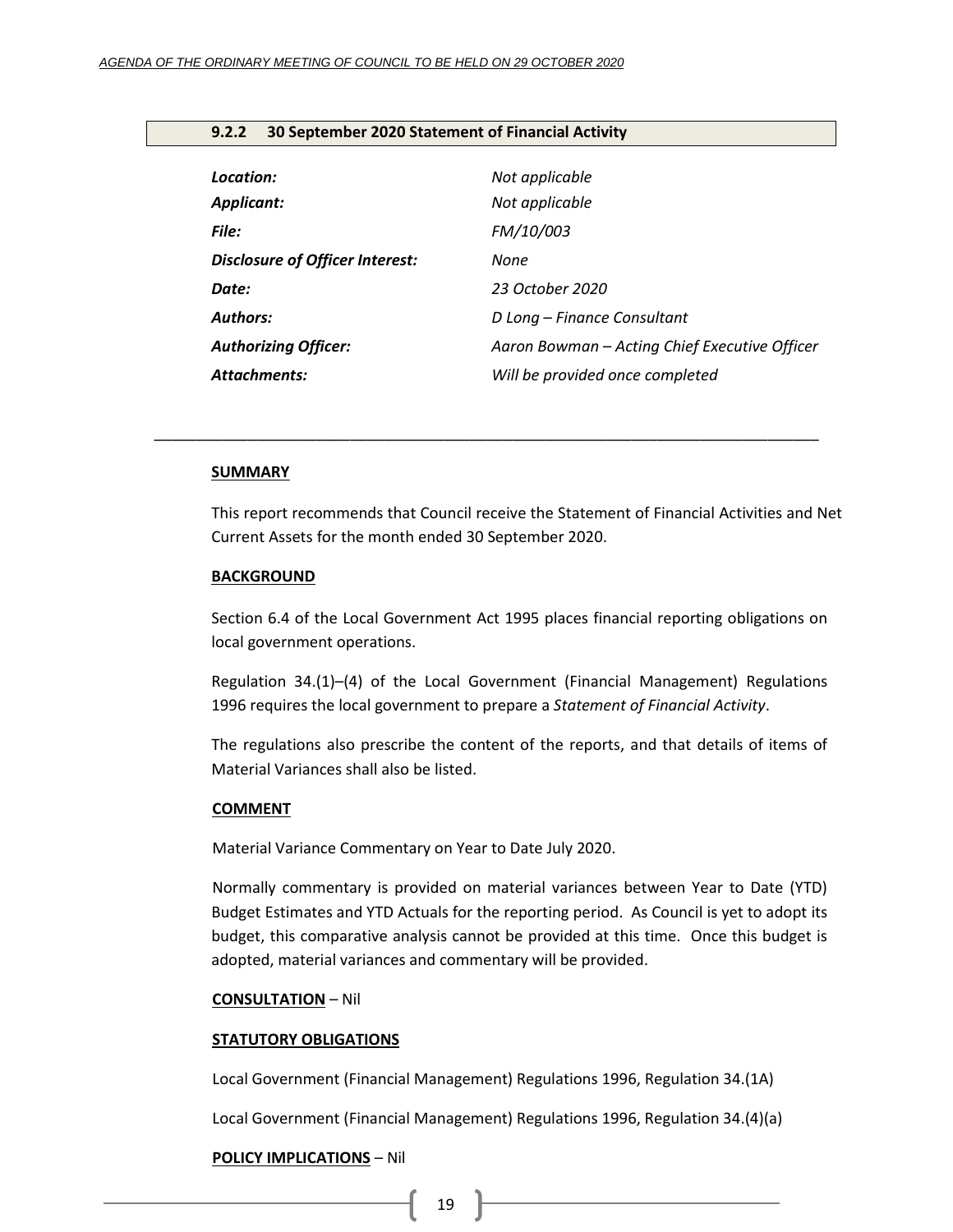### **BUDGET/FINANCIAL IMPLICATIONS**

As presented in the attached reports.

# **STRATEGIC IMPLICATIONS** - Nil

### **VOTING REQUIREMENTS**

Simple Majority

# **OFFICER RECOMMENDATION – Item 9.2.2**

**That Council receive the Monthly Financial Report for 30 September 2020, as presented.**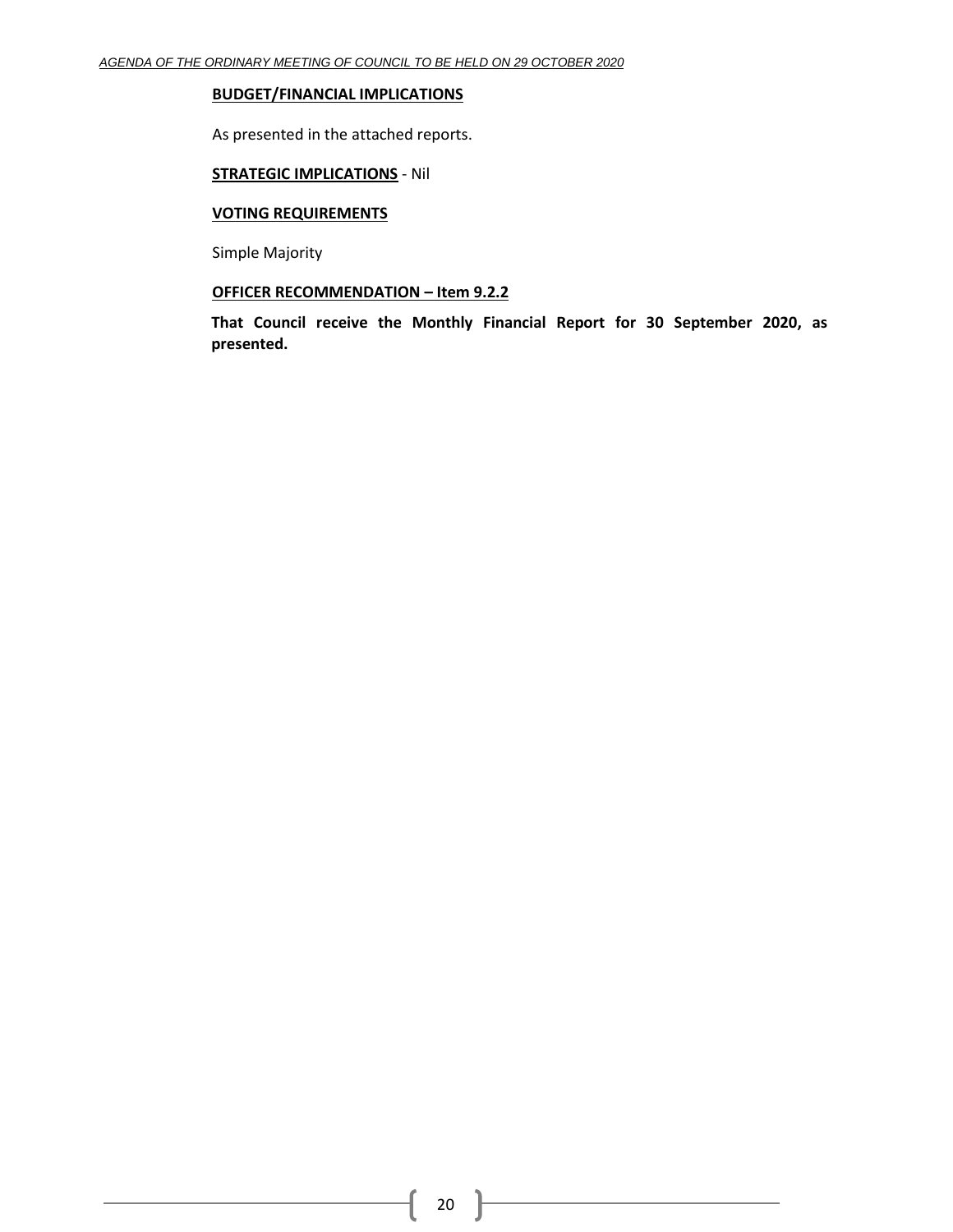### <span id="page-20-0"></span>**9.3 CHIEF EXECUTIVE OFFICER**

### <span id="page-20-1"></span>**9.3.1 Review of Local Laws**

| Location:                       | N/A                                         |
|---------------------------------|---------------------------------------------|
| Applicant:                      | Nil                                         |
| <b>File:</b>                    | Local Laws                                  |
| Disclosure of Officer Interest: | Nil                                         |
| Date:                           | 26 <sup>th</sup> August 2020                |
| Author:                         | Aaron Bowman-Deputy Chief Executive Officer |
| <b>Authorizing Officer:</b>     | Dale Putland - Chief Executive Officer      |
| <b>Attachments:</b>             | Nil                                         |
|                                 |                                             |

### **SUMMARY**

Section 3.16 of the Local Government Act 1995 (the Act) requires Local Government to undertake a review of the local laws every eight years. The Shire Local Laws are due for review.

\_\_\_\_\_\_\_\_\_\_\_\_\_\_\_\_\_\_\_\_\_\_\_\_\_\_\_\_\_\_\_\_\_\_\_\_\_\_\_\_\_\_\_\_\_\_\_\_\_\_\_\_\_\_\_\_\_\_\_\_\_\_\_\_\_\_\_\_\_\_\_\_

### **BACKGROUND**

Based on records kept by the Shire and the WA Department of Local Government, Sporting and Cultural Industries the Shire has nine (9) local laws in place, some of which clearly require amendments due to changing circumstances and/or overlap other more recent legislation.

#### **COMMENT**

The table outlines the Shire of Boyup Brook current local laws, together with the recommended reviews that are required.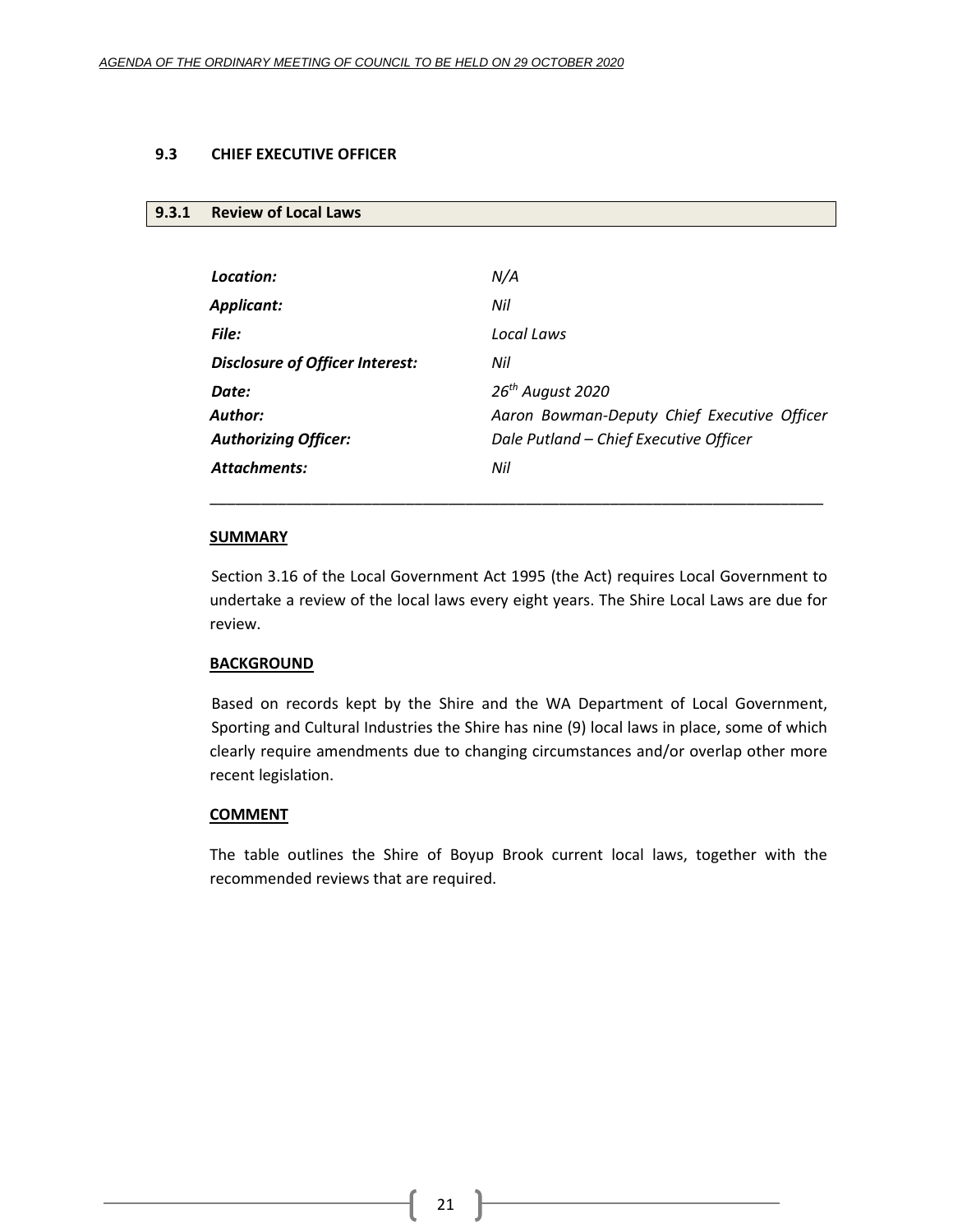| <b>Local Law</b>                                                    | When gazetted<br>and $/$ or<br>last amended | <b>Comments</b>                                                                                                                                                                                                                                                                                                                                                                                                                                                                             |
|---------------------------------------------------------------------|---------------------------------------------|---------------------------------------------------------------------------------------------------------------------------------------------------------------------------------------------------------------------------------------------------------------------------------------------------------------------------------------------------------------------------------------------------------------------------------------------------------------------------------------------|
|                                                                     |                                             |                                                                                                                                                                                                                                                                                                                                                                                                                                                                                             |
| Activities in Thoroughfares and<br><b>Public Places and Trading</b> | 12/08/2005                                  | Review with the view to be replaced with a single local law that<br>deals with local government property and thoroughfares                                                                                                                                                                                                                                                                                                                                                                  |
| Local Government Property                                           | 12/08/2005                                  | Review with the view to be replaced with a single local law that<br>deals with local government property and thoroughfares                                                                                                                                                                                                                                                                                                                                                                  |
| Fencing                                                             | 12/08/2005                                  | This local law deals with what constitutes a "sufficient fence"<br>in the district under the Dividing Fence Act 1961.<br>Review and update if required to ensure correct terminology used<br>(e.g. 'town planning scheme' is now referred to as a 'local planning<br>scheme').                                                                                                                                                                                                              |
| Health                                                              | 3/02/2004                                   | This local law requires amendment and/or replacement.<br>The Public Health Act 2016 replaced many of the provisions of<br>the Health Act 1911 under which this local law was originally<br>made. Local Laws made in relation to health matters are now<br>made under the Local Government Act 1995. This local law could<br>be split into: A Waste Local Law (made under Waste Avoidance<br>and Resource Recovery Act 2007); An Amenity type local law;<br>and a residual health local law. |
| Parking and Parking facilities                                      | 12/08/2005                                  | This local law is rarely used, no action required.                                                                                                                                                                                                                                                                                                                                                                                                                                          |
| Dog                                                                 | 3/02/2004                                   | This local law requires amendment and / or replacement.<br>Extensive changes to the Dog Act 1976 and its associated<br>regulations in 2013 means that there are few matters now dealt<br>with by local laws - off leash dog exercise is now<br>established by council resolution rather than via a local law                                                                                                                                                                                |
| Cemetery                                                            | 3/02/2004                                   | This local law is rarely used, no action required.                                                                                                                                                                                                                                                                                                                                                                                                                                          |
| <b>Bush Fire Brigades</b>                                           | 12/08/2005                                  | Review to ensure local laws deals only with what is required by the<br>Bush Fires Act.                                                                                                                                                                                                                                                                                                                                                                                                      |
| <b>Standing Orders</b>                                              | 12/08/2005                                  | Review to ensure the local law reflects current provisions of the<br>Act and effectively deals with any issues that may arise in the<br>conduct of council and committee meetings at the Shire                                                                                                                                                                                                                                                                                              |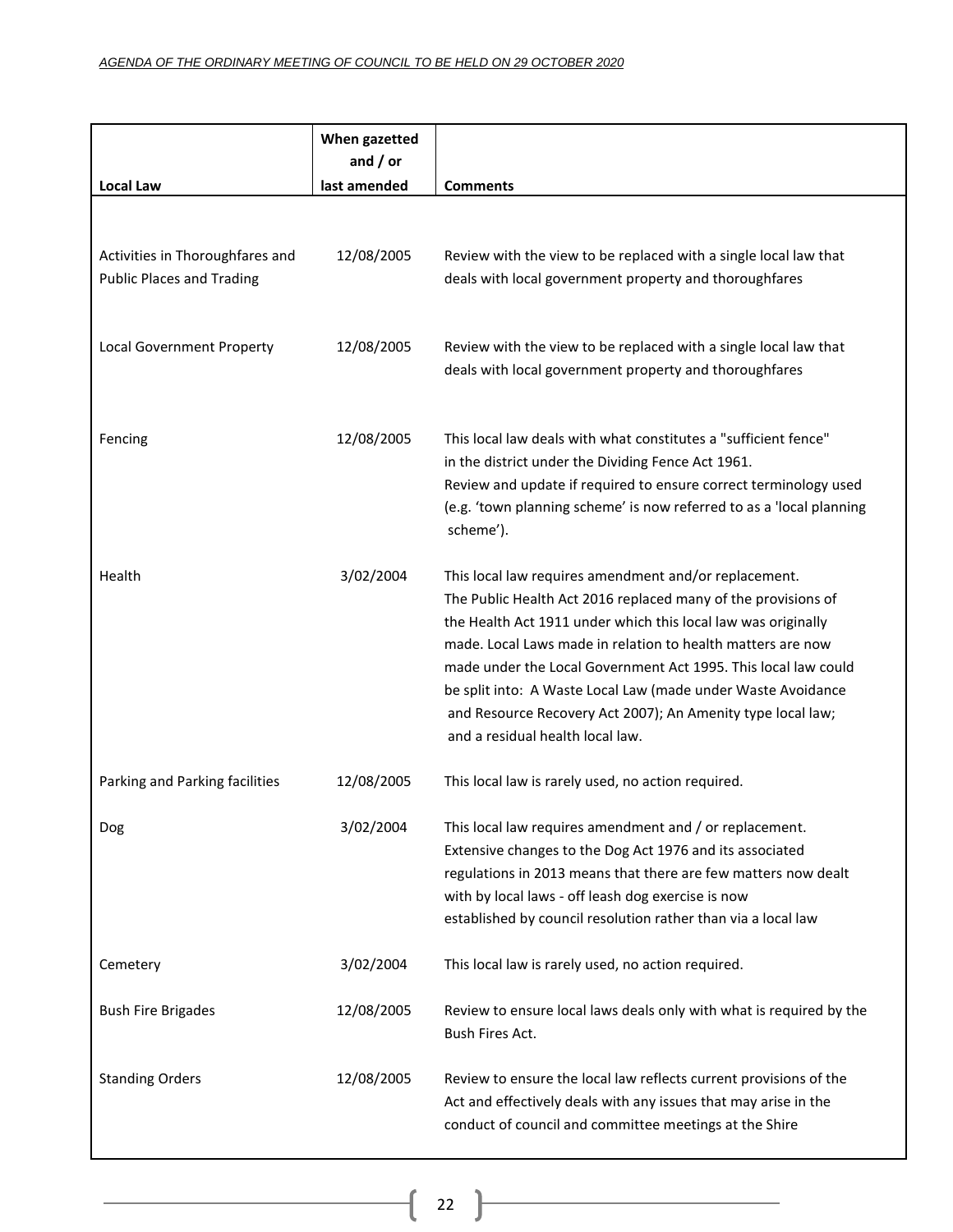### **CONSULTATION**

Section 3.16 of the Local Government Act 1995 requires a local government to give State-wide public notice for a period of at least 6 weeks advising that it is reviewing a local law and calling for submissions from the public, after which the local government may make amendments to local laws (which includes repealing local laws) using the process set out in s3.12 of the Local Government Act 1995.

Several local laws need to be amended. The Shire can make available the summary table to members of the public who may be considering making a comment which may assist in this regard.

# **STATUTORY OBLIGATIONS**

Section 3.16 of the Local Government Act 1995 requires local governments to undertake a formal review of local laws every 8 years.

# **POLICY IMPLICATIONS**

N/A

# **BUDGET/FINANCIAL IMPLICATIONS**

There are costs associated with advertising the request for public comment under s3.16 Local Government Act 1995. If Council subsequently agrees to amend and/or repeal the various local laws, there are also costs associated with drafting, obtaining legal advice where necessary, advertising and eventual Gazettal of any new local laws or amendments to existing ones.

### **STRATEGIC IMPLICATIONS**

Nil

# **SUSTAINABILITY IMPLICATIONS**

Nil

# **VOTING REQUIREMENTS**

Simple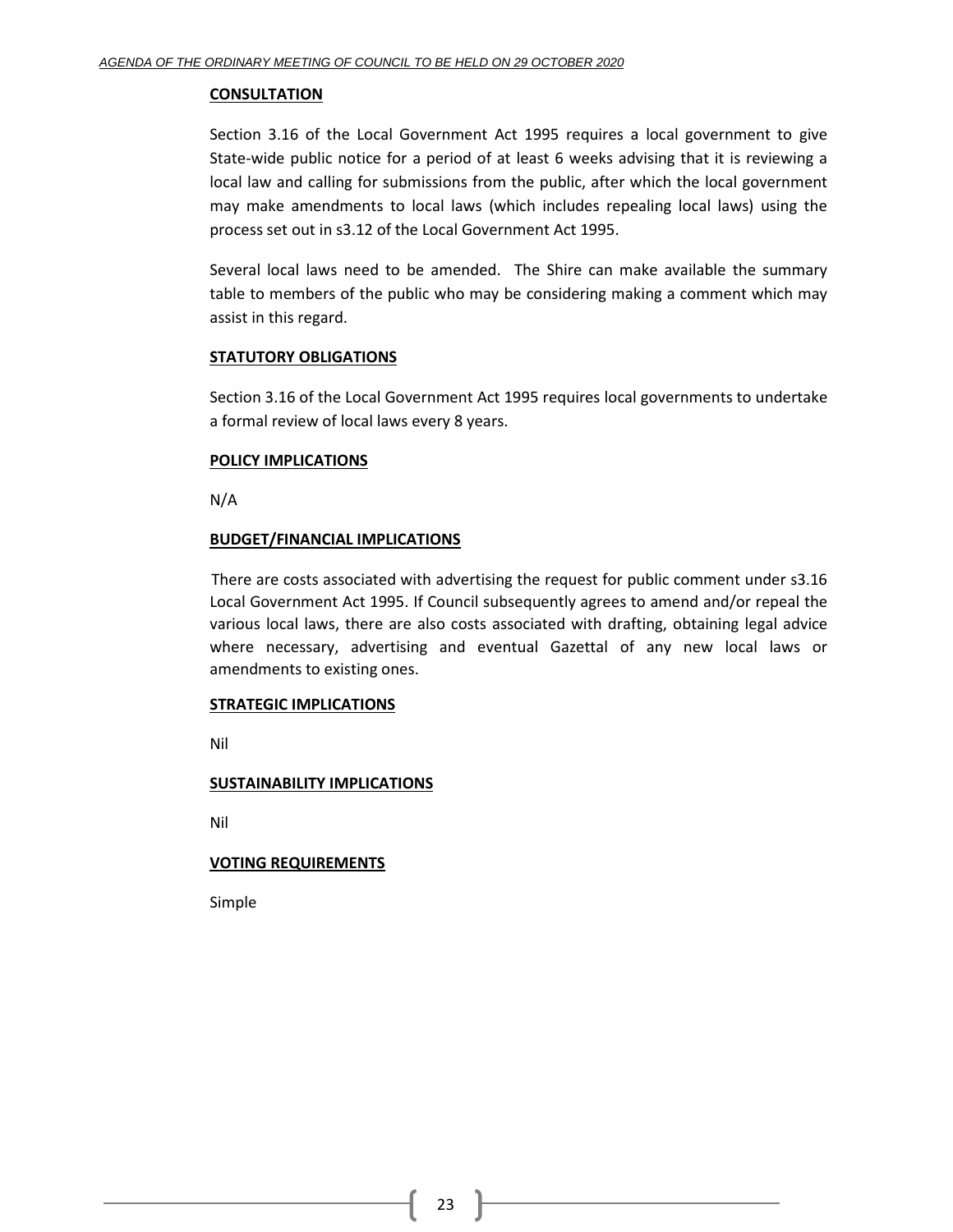# **OFFICER RECOMMENDATION – Item 9.3.1**

# **That Council**

**1. In accordance with s3.16 of the Local Government Act 1995, gives State-wide and local public notice stating that the Shire proposes to review the following local laws:** 

- **a) Activities in Thoroughfares and Public Places and Trading Local Law 2004**
- **b) Local Government Property Local Law 2004**
- **c) Local Law relating to Fencing 2004**
- **d) Health Local Law 2003**
- **e) Parking and Facilities Local law 2004**
- **f) Dog Local Law 2004**
- **g) Boyup Brook Cemetery Local Law 2003**
- **h) Bush Fire Brigades' Local Law 2004**
- **i) Standing Orders Local Law 1997**

# **2. Notes that:**

- **a) A copy of the local laws may be inspected or obtained at the Shire office or from its website;**
- **b) A copy of the table in the report to Council summarising each local law and comments about them will also be made available to interested persons;**
- **c) Submissions about the local laws may be made to the Shire before a day to be specified in the notice, being a day that is not less than 6 weeks after the notice is given; and**
- **d) The results of the above advertising will be presented to Council for consideration of any submissions received.**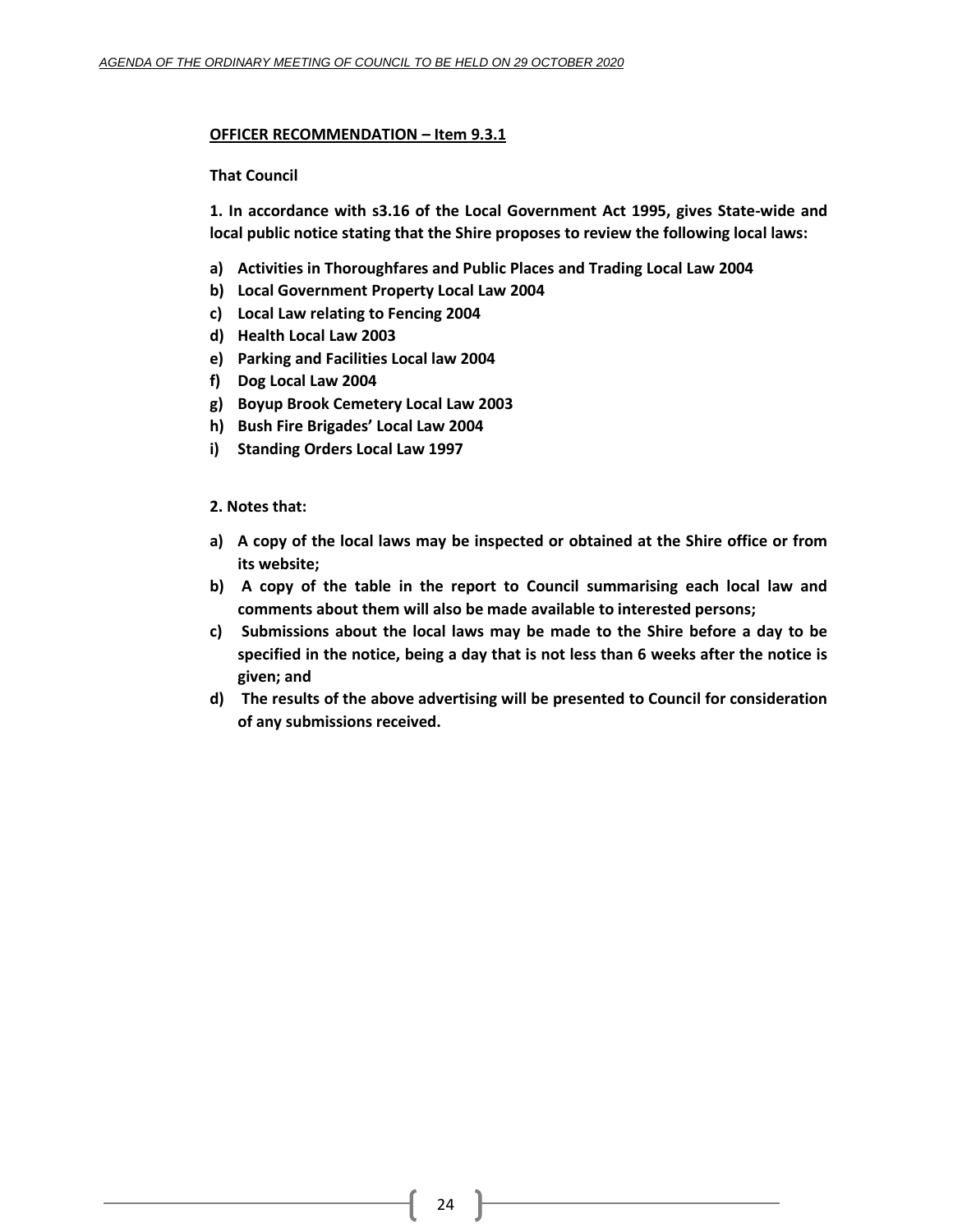### <span id="page-24-0"></span>**9.3.2 Insurance of Shire owned Bridges**

| Location:                              | N/A                                         |
|----------------------------------------|---------------------------------------------|
| Applicant:                             | Nil                                         |
| File:                                  | Insurance                                   |
| <b>Disclosure of Officer Interest:</b> | Nil                                         |
| Date:                                  | 26 <sup>th</sup> August 2020                |
| Author:                                | Aaron Bowman-Deputy Chief Executive Officer |
| <b>Authorizing Officer:</b>            | Dale Putland - Chief Executive Officer      |
| Attachments:                           | Nil                                         |

#### **SUMMARY**

This report seeks Council approval for unbudgeted expenditure to enable the Shire to insure critical shire owned bridges.

\_\_\_\_\_\_\_\_\_\_\_\_\_\_\_\_\_\_\_\_\_\_\_\_\_\_\_\_\_\_\_\_\_\_\_\_\_\_\_\_\_\_\_\_\_\_\_\_\_\_\_\_\_\_\_\_\_\_\_\_\_\_\_\_\_\_\_\_\_\_\_\_\_\_\_\_\_\_

### **BACKGROUND**

It has recently been brought to the attention of the administration that no shire bridges are insured. This has been the situation for several years.

#### **COMMENT**

The total replacement value of all the shire owned bridges are \$49.384 million.

The written down value of all the shire owned bridges are \$18.560 million

Bridges are required to be insured at the replacement value. If the shire was to insure all bridges for a portion of the value (for example only 40% of the replacement cost) then in the situation of a claim, the Shire would only receive 40% of the insured value. In this example, a bridge with a replacement value of \$500,000 insured for 40% (\$200,000) if destroyed would result in a payment of \$80,000 (40% of \$200,000).

The cost to the Shire to insure all the shire owned bridges would be \$96,387 based on advice from the Shire's insurers, it is recommended that the most critical 50% of bridges (in value) are insured.

The table (refer to attachment 9.3.2) shows all shire owned bridges. The bridges are listed in order of critical priority.

#### **CONSULTATION**

Local Government Insurance Services (LGIS)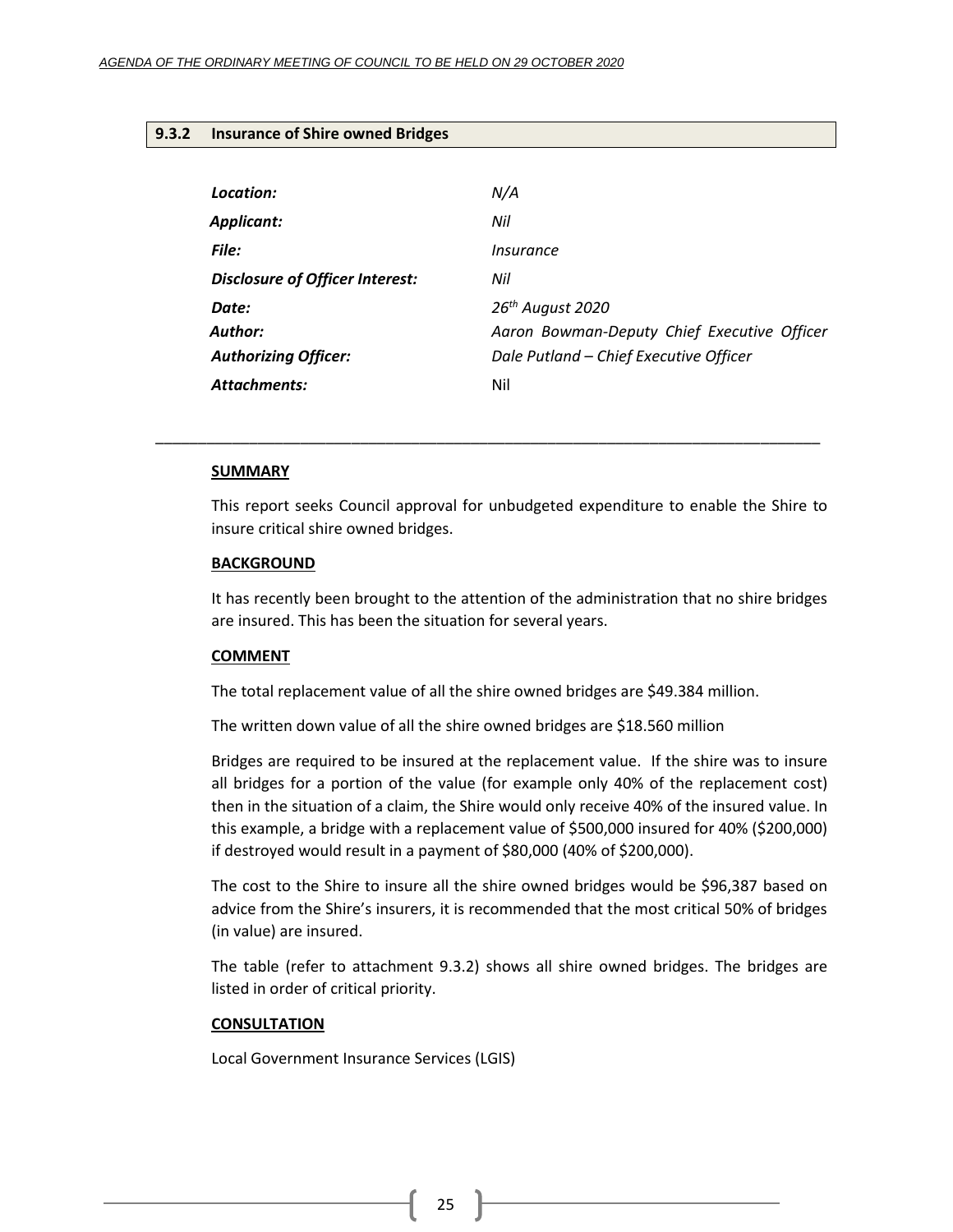### **STATUTORY OBLIGATIONS**

S 6.8(1)(b) of the Local Government Act 1995 – A local government is not to incur expenditure from its municipal fund for an additional purpose except where the expenditure is authorised in advance.

### **POLICY IMPLICATIONS**

N/A

# **BUDGET / FINANCIAL IMPLICATIONS**

The Shire has not budgeted any funds for the insurance of its bridges.

The cost to insure half of the bridges – the most critical 50% is \$48,193 per year.

The financial outlay for the remainder of the 2020/21 financial year will be \$28,113.

Included in the budget is an amount of \$100,000 for unknown medical centre expenses, of which approximately \$35,000 has been identified for expenditure in this financial year. It is recommended that \$30,000 from this account be reallocated to bridge insurance account.

# **STRATEGIC IMPLICATIONS**

Nil

# **VOTING REQUIREMENTS**

Absolute Majority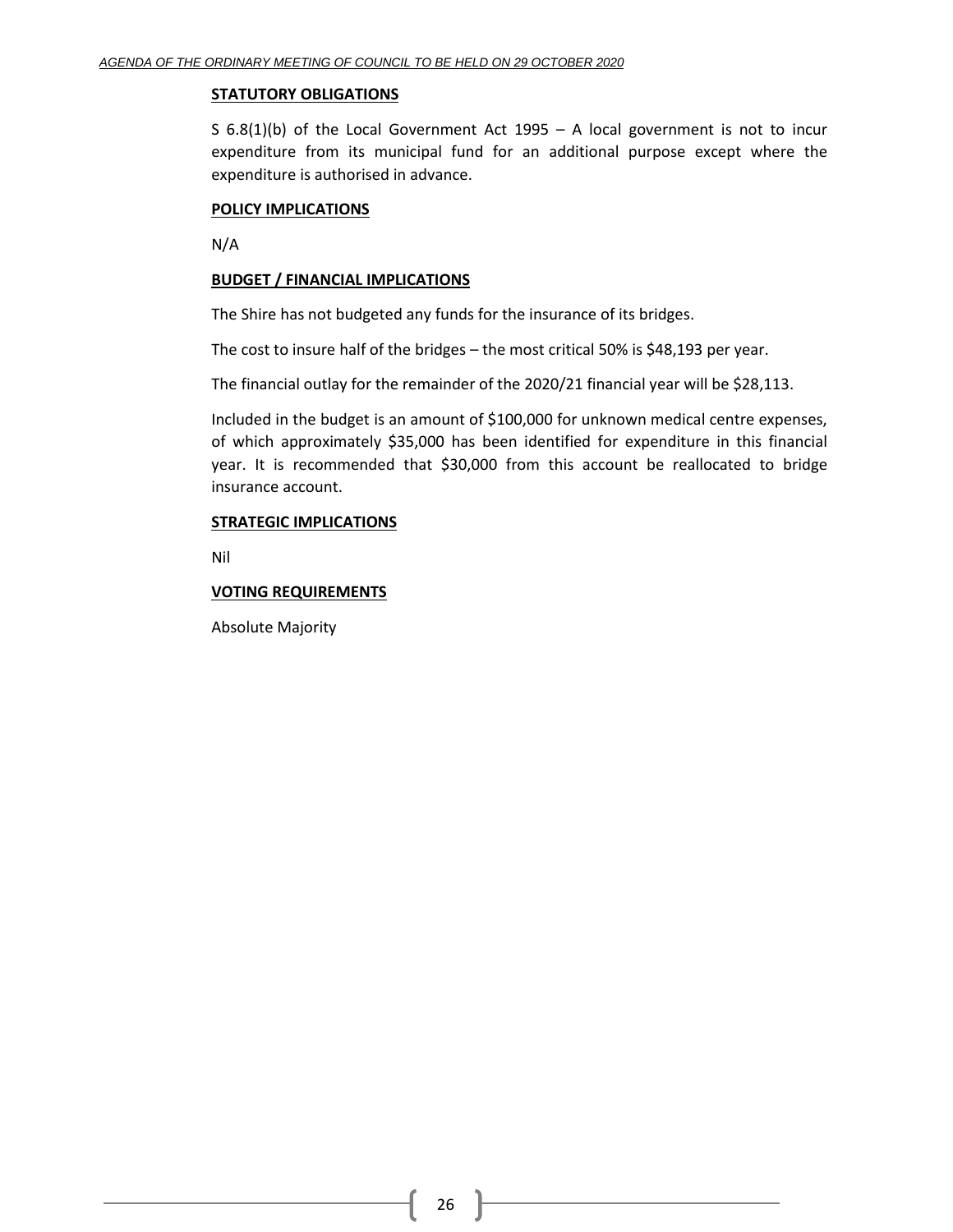# **OFFICER RECOMMENDATION – Item 9.3.2**

**That Council reallocate \$30,000 from 074115 Medical centre sundry expenses to 122105 Bridges to enable the most critical 50% of shire bridges to be insured.**

**That Council agree to the most critical 50% of bridges as follows:**

| <b>Asset</b> | Primary            | <b>Secondary Location</b>    | <b>Secondary Description</b> | Reinstatement | <b>Comments</b>       |
|--------------|--------------------|------------------------------|------------------------------|---------------|-----------------------|
| No.          | <b>Location</b>    |                              |                              | with new      |                       |
| 0268A        | <b>Tweed River</b> | <b>Boyup Brook Cranbrook</b> | <b>Timber framed bridge</b>  | 3,000,000     | Includes steel        |
|              |                    | <b>Rd</b>                    | with bitumen road            |               | crash barrier         |
| 0207A        | <b>Tone River</b>  | <b>Boyup Brook Cranbrook</b> | <b>Steel concrete bridge</b> | 10,000,000    | Includes steel        |
|              |                    | <b>Rd</b>                    | with bitumen road            |               | crash barrier         |
| 0740         | <b>Blackwood</b>   | <b>Boyup Brook Arthur Rd</b> | <b>Timber framed bridge</b>  | 8,500,000     | Includes steel        |
|              | <b>River</b>       |                              | with bitumen road            |               | crash barrier         |
| 0741         | <b>Boree Gully</b> | <b>Boyup Brook Arthur Rd</b> | <b>Timber framed bridge</b>  | 1,600,000     | Includes steel        |
|              |                    |                              | with bitumen road            |               | crash barrier         |
| 0742         | Dinninup           | <b>Boyup Brook Arthur Rd</b> | <b>Timber framed bridge</b>  | 3,300,000     | <b>Includes steel</b> |
|              | <b>Brook</b>       |                              | with bitumen road            |               | crash barrier         |
| 0743         | <b>Blackwood</b>   | <b>Boyup Brook Arthur Rd</b> | <b>Timber framed bridge</b>  | 8,000,000     | Includes steel        |
|              | <b>River</b>       |                              | with bitumen road            |               | crash barrier         |
| 0744         | <b>Campbells</b>   | <b>Boyup Brook Arthur Rd</b> | <b>Timber framed bridge</b>  | 1,600,000     | <b>Includes steel</b> |
|              | <b>Brook</b>       |                              | with bitumen road            |               | crash barrier         |
| 3304A        | <b>Tweed River</b> | <b>Winnejup Road</b>         | <b>Timber framed bridge</b>  | 1,500,000     | <b>Includes steel</b> |
|              |                    |                              | with bitumen road            |               | crash barrier         |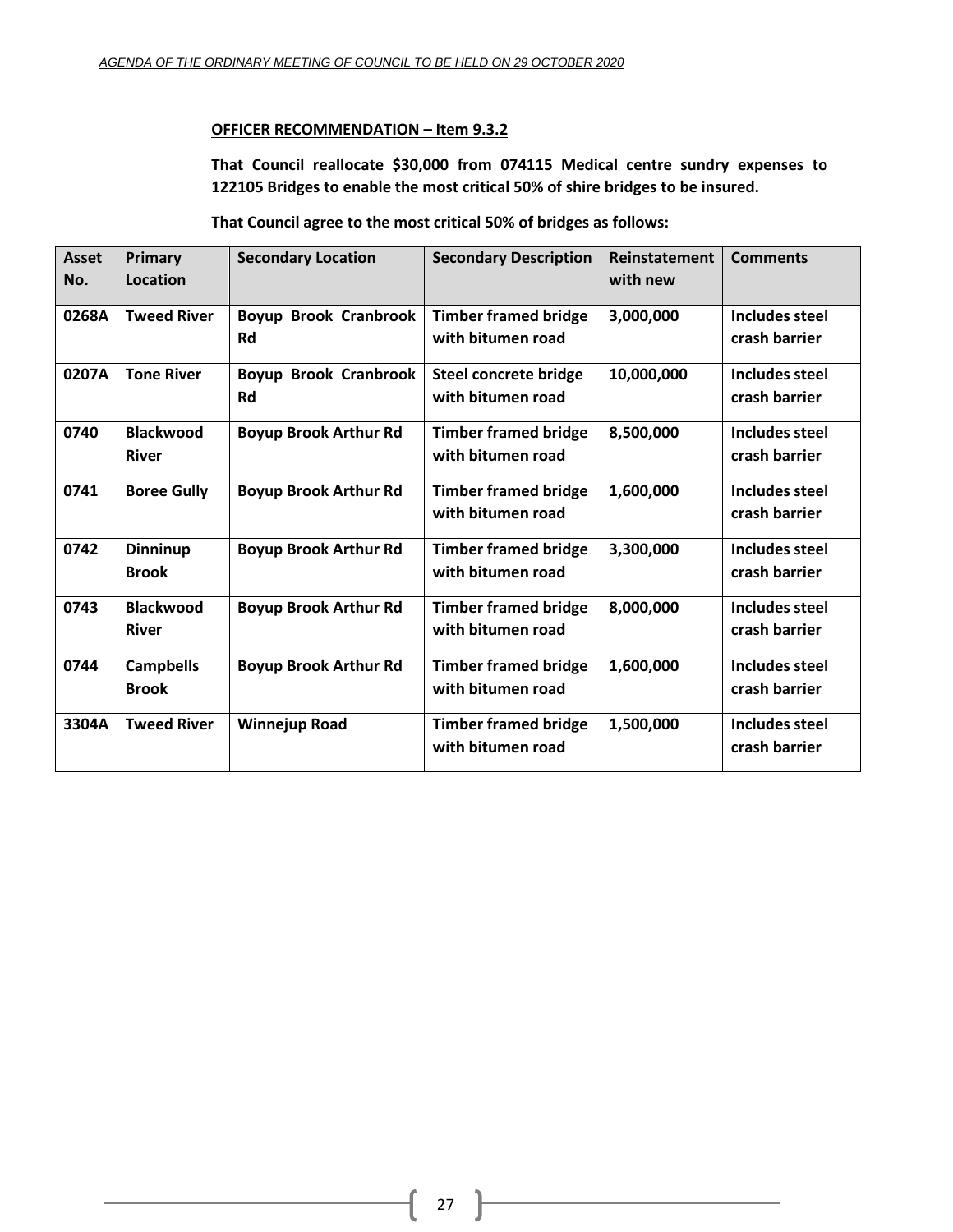### <span id="page-27-0"></span>**9.3.3 Early Repayment of Loan 118**

| Location:                              | N/A                                         |
|----------------------------------------|---------------------------------------------|
| Applicant:                             | Nil                                         |
| File:                                  | Loan 118                                    |
| <b>Disclosure of Officer Interest:</b> | Nil                                         |
| Date:                                  | 26 <sup>th</sup> August 2020                |
| Author:                                | Aaron Bowman-Deputy Chief Executive Officer |
| <b>Authorizing Officer:</b>            | Dale Putland - Chief Executive Officer      |
| <b>Attachments:</b>                    | Nil                                         |

#### **SUMMARY**

This report recommends to Council to pay out loan 118, which was originally to be used for the purchase of land for land acquisition.

\_\_\_\_\_\_\_\_\_\_\_\_\_\_\_\_\_\_\_\_\_\_\_\_\_\_\_\_\_\_\_\_\_\_\_\_\_\_\_\_\_\_\_\_\_\_\_\_\_\_\_\_\_\_\_\_\_\_\_\_\_\_\_\_\_\_\_\_\_\_\_\_\_\_\_\_\_\_

#### **BACKGROUND**

At the September 2012 meeting, council resolved to

MOVED: Cr Moir SECONDED: Cr Oversby

That Council instruct the Chief Executive Officer to further investigate various sources of funds for land acquisition and report back to the October Council meeting.

CARRIED 9/0 Res 133/12

At the October 2012 meeting, council resolved to

MOVED: Cr Moir SECONDED: Cr Walker

That Council proceed to advertise, in accordance with section 6.20 (2) of the Local Government Act, the intention to borrow an amount of \$400,000 in order to purchase suitable land for development.

CARRIED 9/0 Res 148/12

At the December 2012 meeting, Council resolved to

MOVED: Cr Oversby SECONDED: Cr O'Hare

That Council proceed to borrow \$400,000 for the potential purchase of land for development. CARRIED 7/2 Res 191/12

MOVED: Cr Walker SECONDED: Cr Biddle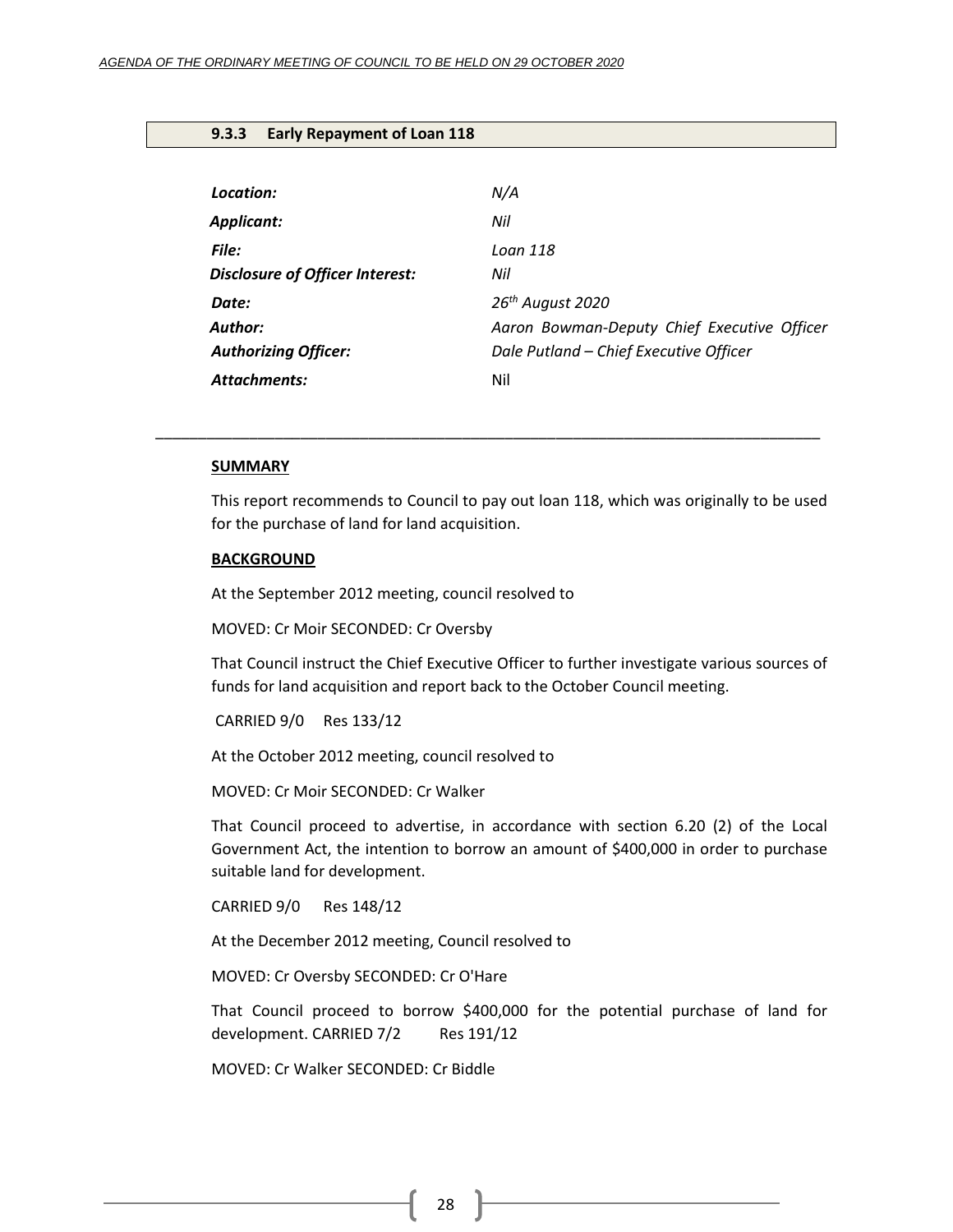That the CEO commence discussions with the Deputy President and the Planning Consultant and a potential partner for the purchase and development of land suitable for a park home development and that the CEO report back to the March Council meeting.

CARRIED 8/1 Res 192/12

On the 26<sup>th</sup> April 2013 Council took out the \$400,000 loan at a fixed interest rate of 4.8% through the Western Australian Treasury Corporation for a term of 20 years.

At the September 2013 meeting the following item was discussed

*Councillor Moir moved that Council commit to the development of a Park Home Style development in Boyup Brook during the 2013/2014 Financial Year by undertaking the following with the proposed timeline of project completion September 2015.* 

*1. Reallocate existing planning funding to this project as required.*

*2. The CEO to engage an experienced independent local external Project Manager to undertake the following:*

- *Flush out Council's required scope addressing a concept plan to include but not limited to:*
- *Park home style accommodation for permanent residents*
- *Short stay self-catered units for tourists*
- *Independent aged care units.*
- *Appropriate support facilities*
- *Project feasibility*
- *Arrange to Purchase the land already identified as being the most appropriate for such a development with funds already borrowed and currently held in reserve*
- *Commission consultant to undertake detailed design*
- *Manage construction and commissioning*

*3. Appoint a subcommittee to assist the CEO and the project manager with all aspects of the project from conception to completion where applicable.* 

# *CEO Comment*

*From a procedural perspective it is recommended that Council set the committee as the first step, if this is how it wants the process furthered. It is also suggested that Council not restrict the appointment of a project manager to someone who could be describe as "local".*

*In looking at various options in the past a person was noted who appears would be ideal for assisting Council to assess all aged accommodation operations, and then provide services such as concepts, designs and financial/operational modelling. I have been trying to find an opportune time for him to come and have a look around town and then put a proposal of what he could do for Council. If Council were agreeable and if it were to appoint a committee, then we could arrange for this person to meet with the committee soon. This would, if nothing else, help to establish the sum of money (a ballpark figure) required to meet the planning goals for this initiative in the current financial year.*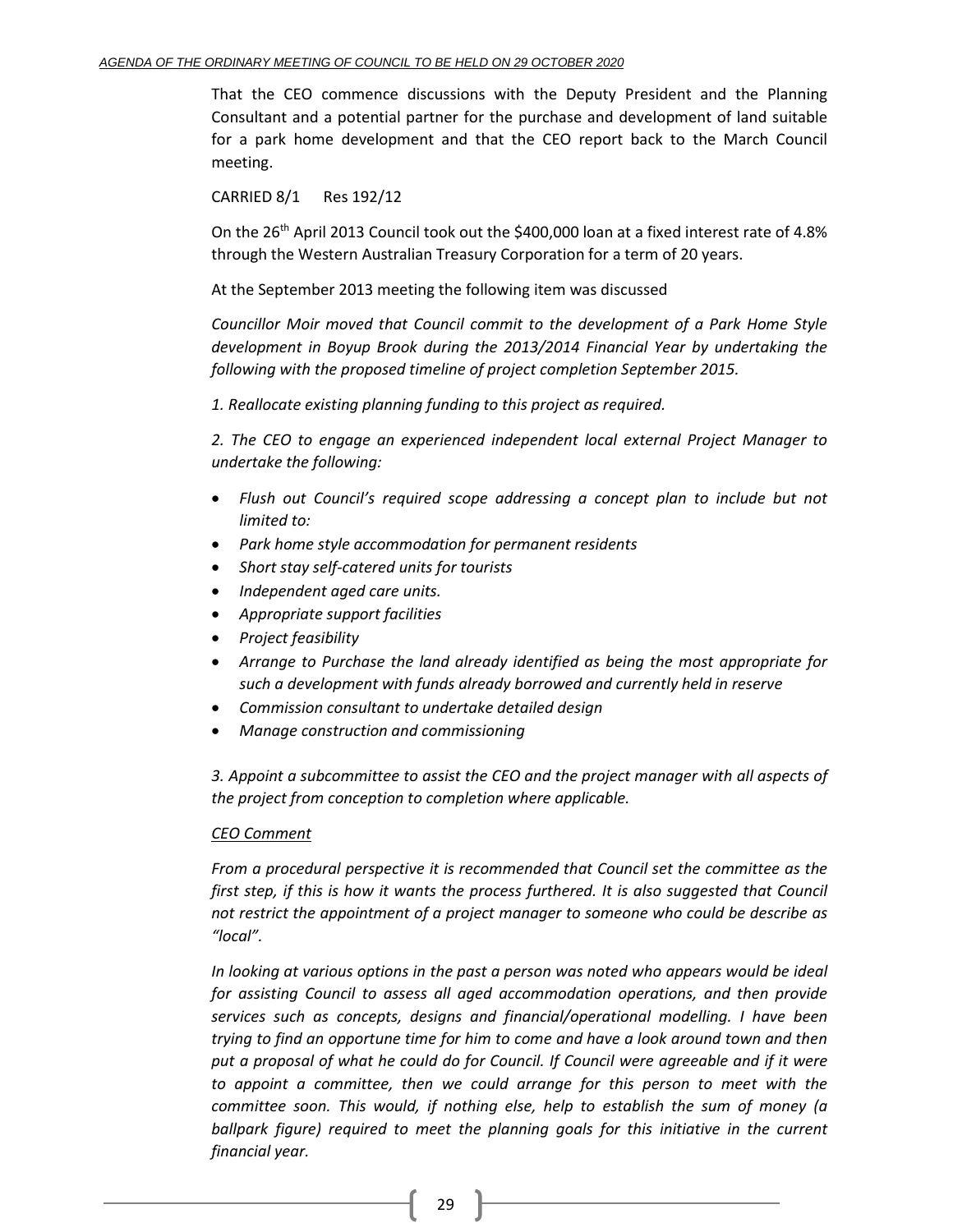At the November 2013 meeting Council resolved to

MOVED: Cr Kaltenrieder SECONDED: Cr Moir

That Council authorise the Chief Executive Officer write to the owner of lot 35 Banks Road Boyup Brook seeking first right of refusal should he choose to sell.

Carried by Absolute Majority 8/0 Res 164/13

### **COMMENT**

Normal practice would be for Council to have a contract of sale before taking out a loan for the purchase of land. The Shire did not have a contract of sale, and the administration had advised in previous reports to Council that

*"the owner has been contacted a number of times"*

*Council has had an interest in the lot for some years*

*"He was not keen on selling"*

*"He was not in a hurry to sell"*

The \$400,000 in funds obtained by the loan were placed in the "aged accommodation" reserve.

Some money has been utilised from this reserve to at times pay back part of the outstanding loan. The reserve currently has a balance of \$381,646.

The current loan balance is \$300,446.41.

The total repayments to date have been \$219,342.34 of which \$119,788.75 has been interest.

The benefit of a local government taking out loans with WATC is that the interest rate is fixed for a significant period. For this loan and other shire loans this has been for 20 years. This allows Local Governments to be confident of the cost of servicing the loan in future years and provides for easier financial analysis for business cases where required.

The disadvantage is, like any personal home loans that are fixed rates (albeit for a much shorter period) that there is significant financial penalty to pay the loan back early. This will be further magnified in situations when the borrowing rate falls below the interest rate of the loan, a situation the shire finds itself currently in.

Prudent and responsible financial management would suggest that Council should pay the loan out immediately as it is simply overstating the Shires reserves balances by way of a loan.

#### **CONSULTATION**

Department of Local Government

Western Australian Treasury Corporation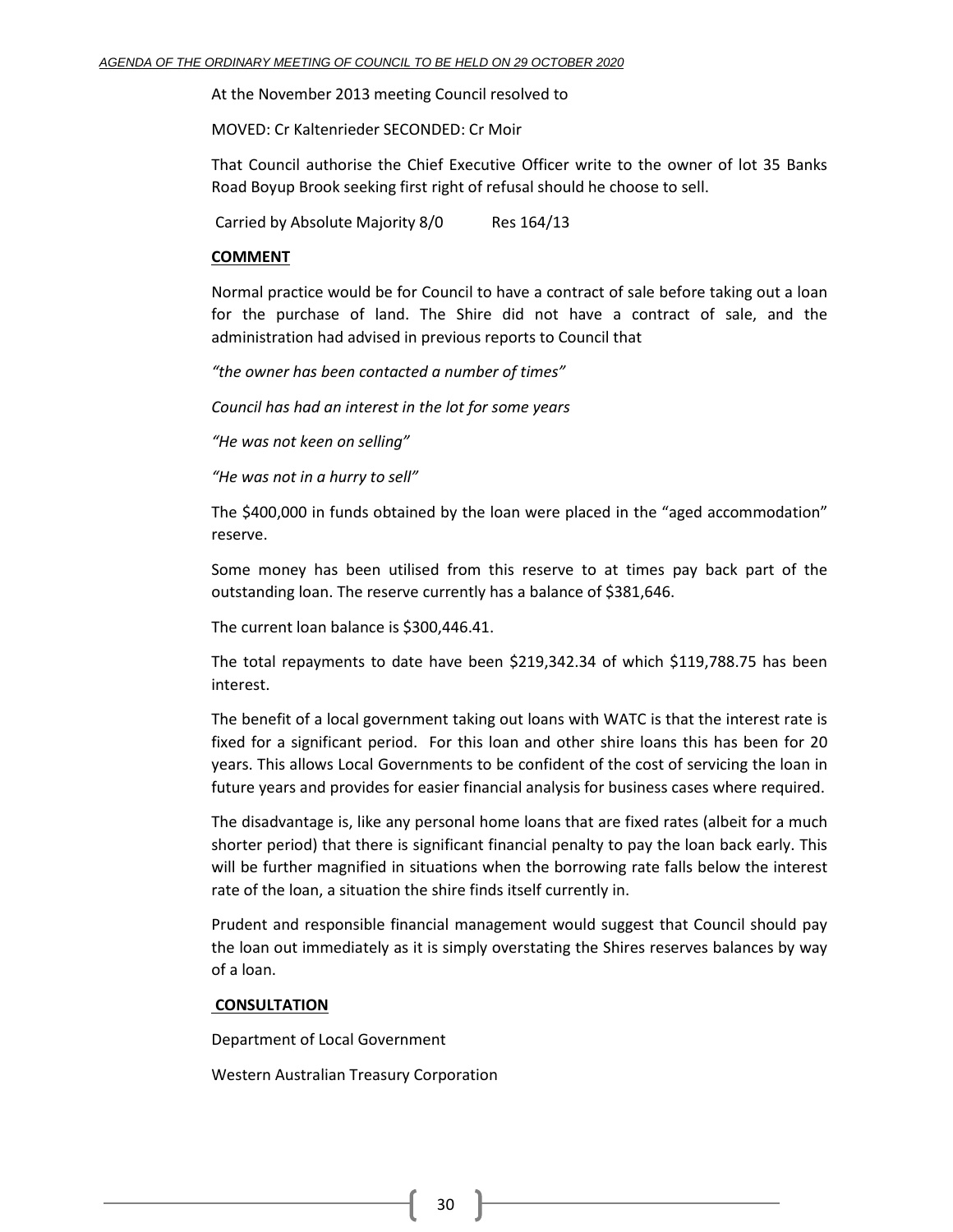### **STATUTORY OBLIGATIONS**

S6.11(2)(b) of the Local Government Act 1995 – A local government must give one month's local public notice of the proposed change of purpose or propose use of money in a reserve account.

The paying of the loan is classified as a change of use.

# **POLICY IMPLICATIONS**

Nil

# **BUDGET /FINANCIAL IMPLICATIONS**

The Shire has an outstanding loan amount of \$300,446.41

The premium to pay this loan out early at the time of writing the report was quoted at \$71,942.

The amount of interest outstanding over the term of the loan is \$99,692.54

The payment of the outstanding loan amount and the premium from the aged accommodation reserve account would leave a balance of \$9,258.

If the Shire was not to pay out the loan, and instead used the money currently in the aged accommodation reserve each year to fund the repayments, based on the current term deposit return of 1% the shire would have -\$2,661 in reserve at the end of the loan (April 2033).

The payout premium would reduce if current interest rates increased.

Based on the current rates, and without taking into consideration net present values of money, the financial benefits to the shire of Boyup Brook is \$11,919.

# **STRATEGIC IMPLICATIONS**

N/A

# **SUSTAINABILITY IMPLICATIONS**

N/A

# **VOTING REQUIREMENT**

Absolute Majority

### **OFFICERS RECOMMENDATION – Item 9.3.3**

**That Council undertake local public advertising for a minimum of 1 month, of its intention to use the aged accommodation reserve to pay back loan 118.**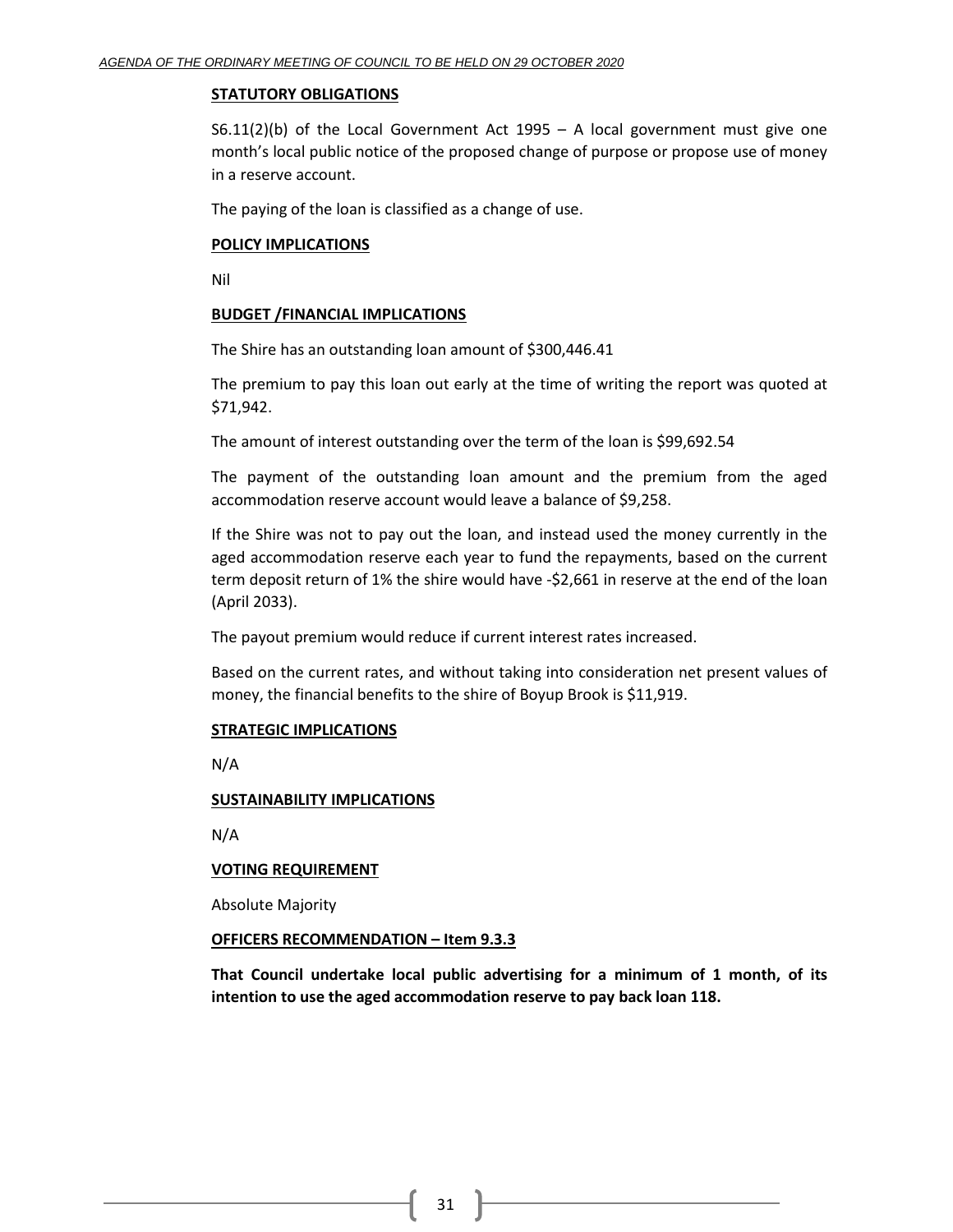### <span id="page-31-0"></span>**9.3.4 Council Meeting Dates for 2021 and Structure**

| Location:                              | N/A                                                      |
|----------------------------------------|----------------------------------------------------------|
| Applicant:                             | Nil                                                      |
| <b>Disclosure of Officer Interest:</b> | Nil                                                      |
| Date:                                  | 26 <sup>th</sup> August 2020                             |
| Author:                                | Aaron Bowman-Deputy Chief Executive Officer              |
| <b>Authorizing Officer:</b>            | Dale Putland - Chief Executive Officer                   |
| Attachments:                           | Calendar of proposed Council dates and Briefing<br>dates |

#### **SUMMARY**

The purpose of the report is for Council to set the Council meeting structure, dates, times and schedule for the 2021 calendar year.

\_\_\_\_\_\_\_\_\_\_\_\_\_\_\_\_\_\_\_\_\_\_\_\_\_\_\_\_\_\_\_\_\_\_\_\_\_\_\_\_\_\_\_\_\_\_\_\_\_\_\_\_\_\_\_\_\_\_\_\_\_\_\_\_\_\_\_\_\_\_\_\_\_\_\_\_\_\_

#### **BACKGROUND**

The Local Government Act 1995 requires a local government, at least once a year, to give local public notice of the dates, times and places at which Ordinary meetings of Council are held within the next 12 months.

Previous decisions

MOVED: Cr O'Connell SECONDED: Cr Rear

That the following meeting dates and times apply for the 2020 year: Council Meeting dates 2020 held at 5.00pm in the Boyup Brook Chambers.

CARRIED 8/0 Res 305/19

MOVED: Cr O'Connell SECONDED: Cr Alexander

That the September, October and November 2020 Ordinary Council meeting be held on the last Thursday of September, October and November 2020 respectively.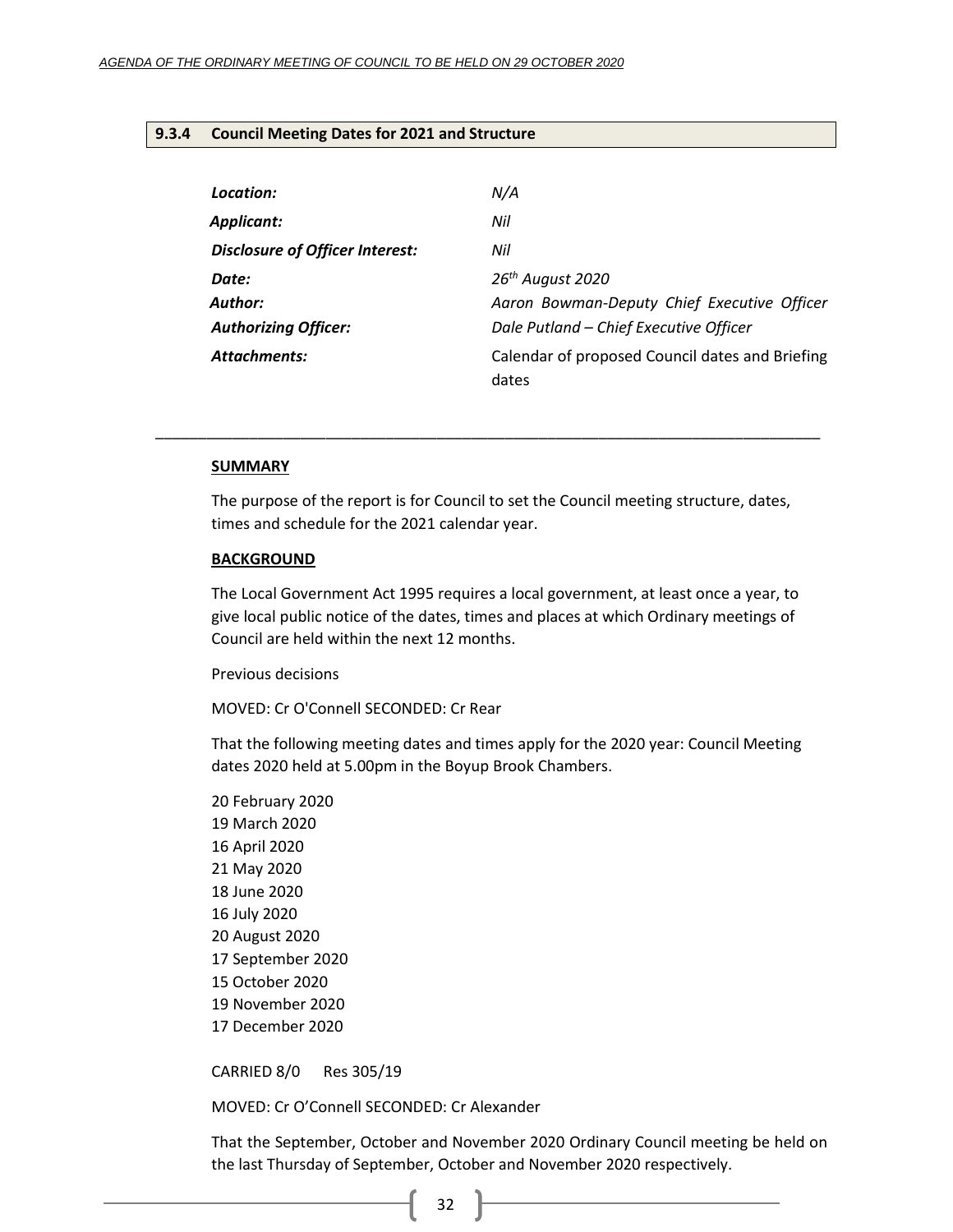# CARRIED 7/0 Res 145/20

All Committee and Council meetings are currently held in the Council Chambers at the Shire of Boyup Brook Administration Building at Abel Street Boyup Brook.

# **COMMENT**

There are several options that Council can consider when deciding Council meeting dates / structures for 2021. These include what day; what time; whether Council has briefings; the frequency of meetings; and which week of the month.

In setting times for meetings, consideration should be given to:

- Impact for Councillors The majority of Shire of Boyup Brook Councillors work full time and have family responsibilities. They attend to Council obligations in addition to these roles. Councillors duties are not limited to Council meetings and in many cases additional weeknights and weekends are occupied with Council obligations. One of the principle roles of a Councillor is to participate in the decision-making process at Council meetings. Maximum Councillor attendance is important for rigorous debate and decision–making. Council's primary consideration in setting meeting times should be the availability of Councillors and the optimal time to ensure effective decision making.
- Public Attendance meeting times of Council are after hours and should be optimised for all the community. It is considered that any one meeting time will not suit all sections of the community.
- Impact for Senior Staff longer meetings, if started later will extend later into the evening. This may have impacts on Councillors and rostering of staff who attend meetings and potential Occupational Health and Safety impacts if meetings extend into the later part of the evening.

Councillors should consider the suitability of meetings that extend into the later part of the evenings, and how this impacts on them, members of the public and staff, and whether good decision making can still occur later in the night.

# Options and Implications

- Day: Monday; Tuesday; Wednesday; Thursday; Friday Council currently meets on a Thursday. Most local government meetings are on a Tuesday, Wednesday or Thursday.
- Start Times: Between the hours of 8.30am and 7pm Council currently meets at 5pm. The surrounding local governments meet sometime between 3pm and 7pm.
- Agenda Briefings: yes or no; opened or closed; 1 week before Council or 2 days before.

Council currently has an agenda briefing two days before the Council meeting which is open to the public. Local Governments are evenly split into those that have an agenda briefing and those that don't. The current two day between briefing and Council does not allow adequate time for any further research if required.

• Frequency: 1 a month; 2 a month; every 3 or 4 weeks.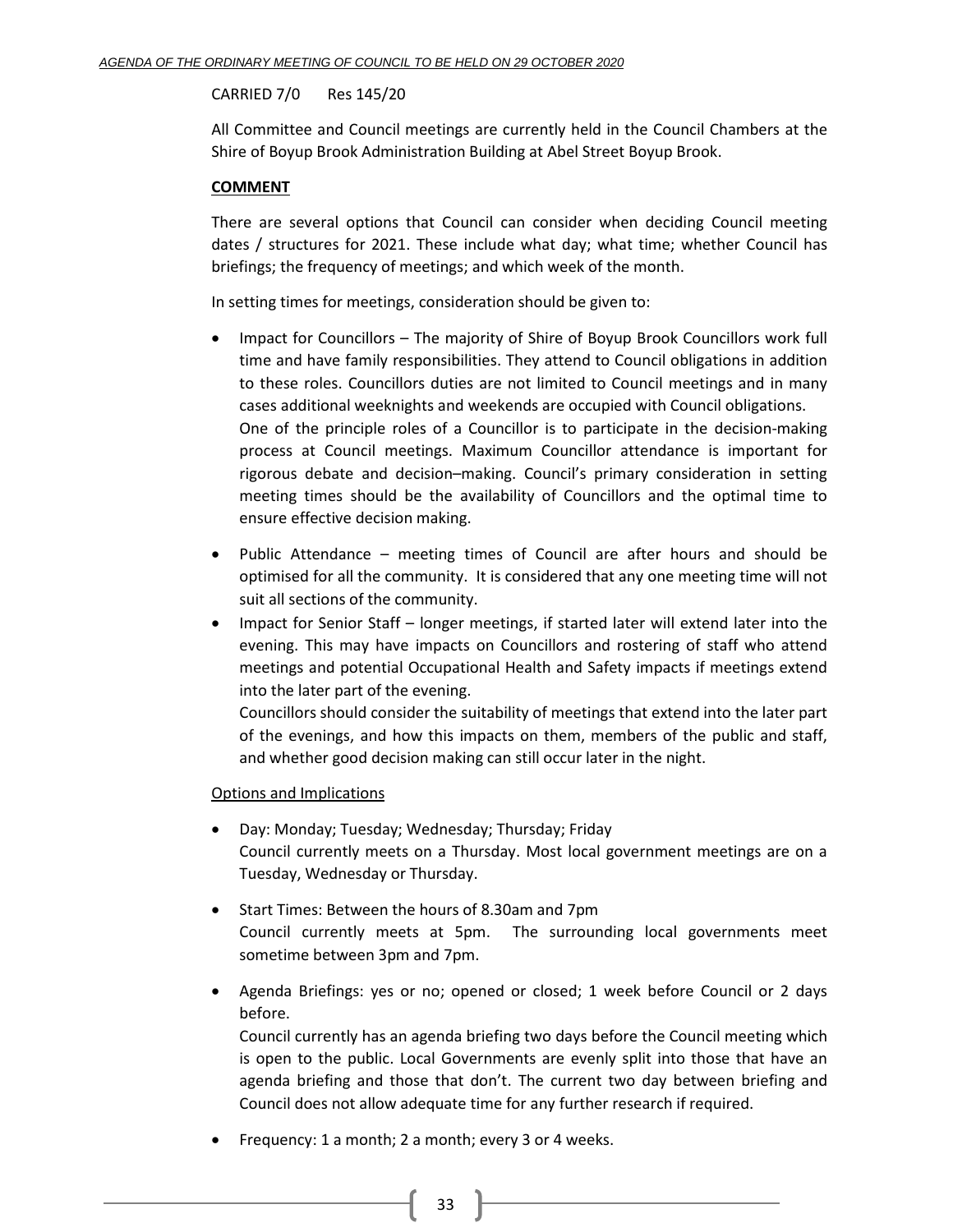Council currently has one Council meeting a month. The majority of Country local governments meet once per month.

- Cycle:  $1^{st}$  Week,  $2^{nd}$  Week,  $3^{rd}$  Week,  $4^{th}$  Week, last week. The 4th week is slightly more favoured than the 3<sup>rd</sup> week for local governments.
- Consideration also needs to be given to Council committees.

If Council meetings were the last Thursday of the month, with an agenda briefing session, the Thursday before the Council meeting, dates for 2021 would be:

|           | Council | <b>Briefing</b> |
|-----------|---------|-----------------|
| January   | 28th    | 21st            |
| February  | 25th    | 18th            |
| March     | 25th    | 18th            |
| April     | 29th    | 22nd            |
| May       | 27th    | 20th            |
| June      | 24th    | 17th            |
| July      | 29th    | 22nd            |
| August    | 26th    | 19th            |
| September | 30th    | 23rd            |
| October   | 28th    | 21st            |
| November  | 25th    | 18th            |
| December  | 30th    | 23rd            |

Council has historically not had a January meeting, and has brought forward the December meeting to a week or more before Christmas. It is suggested that the December meeting would be on Thursday  $16<sup>th</sup>$  December with the briefing to be held on the 9<sup>th</sup>.

Council may want to consider the amount of time between the December 2019 meeting, which is to be held Thursday December  $17<sup>th</sup>$ , and the February meeting (assuming no January meeting) which is to be Thursday  $25<sup>th</sup>$  February. In both 2018 and 2019 Council were required to hold Special Council meetings in early February to deal with matters. An option for Council is to have the February meeting earlier in the month. The suggested date is Thursday  $11<sup>th</sup>$  February, with the briefing held on Thursday 4<sup>th</sup> February. The March meeting would be held as per normal.

Council may also wish to implement the changes to the Council agenda briefing for the remaining 2019 meetings, and if so, the following suggested amendment is provided for Council consideration.

"That the November and December Council briefings be changed to be held on Thursday 19<sup>th</sup> November and Thursday 10<sup>th</sup> December commencing at 5pm".

It is recommended

That Council meets on the last Thursday of the Month

That Council meetings commence at 5pm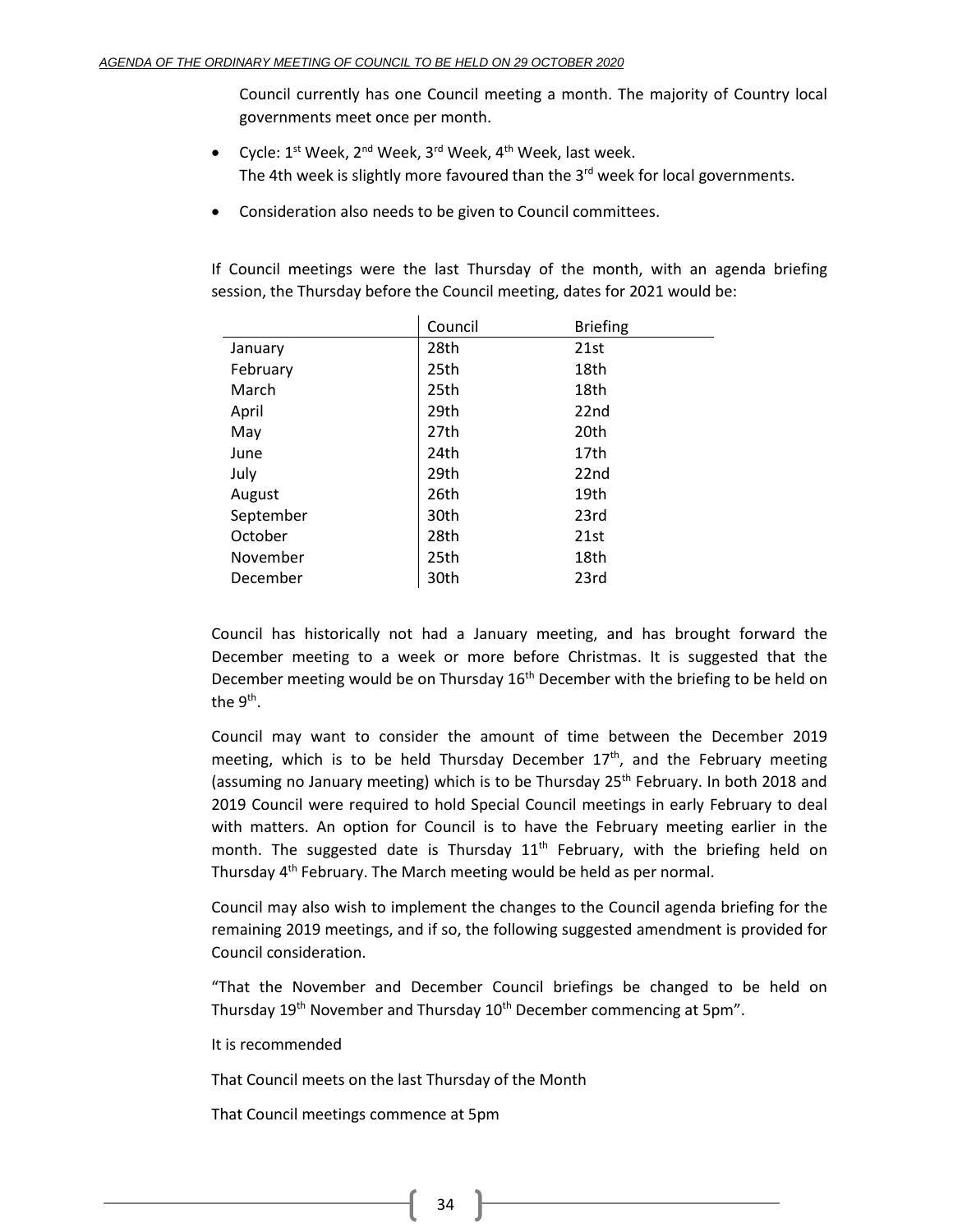That Council has an open agenda briefing session on the Thursday before the Council meeting commencing at 5pm.

That Council has closed strategic forums on the same Thursday as the Council briefings commencing at 3pm to allow Councillors to be briefed on contractual, financial and other confidential matters. Where strategic forums are proposed that do not deal with confidential matters, these may be opened to the general public.

That Council committee meetings be scheduled on the  $2<sup>nd</sup>$  Thursday where practicable.

That the changes commence February 2021.

In addition, as 2021 is a Local Government Election year, it is recommended that a special Council meeting is held as soon as possible after the elections. Immediately before the meetings Councillors elect can be sworn in, and then the meeting can elect a Shire President, deputy and appointment to committees. The elections for 2021 are to be held on Saturday  $16<sup>th</sup>$  October, and as such it is recommended that a special meeting of Council is held at 3pm on Thursday 21<sup>st</sup> October.

# **CONSULTATION**

Surrounding Local Governments

| <b>Local Government</b>           | When                       | <b>Time</b> |
|-----------------------------------|----------------------------|-------------|
| Shire of Collie                   | Every 3rd Thursday         | 7pm         |
| Shire of Bridgetown - Greenbushes | Last Tuesday of the month  | 5.30pm      |
| Shire of Kojonup                  | 3rd Tuesday of the month   | 3pm         |
| Shire of West Arthur              | 3rd Tuesday of the month   | 6pm         |
| Shire of Donnybrook - Balingup    | 4th Wednesday of the month | 5pm         |
| Shire of Nannup                   | 4th Thursday of the month  | 5.30pm      |
| Shire of Cranbrook                | 3rd Wednesday of the Month | 3pm         |
| Shire of Manjimup                 | Every 3rd Thursday         | 5.30pm      |

# **STATUTORY OBLIGATIONS**

Section 5.25(1)(g) of the Local Government Act 1995 provides for the giving of public notices of the date and agenda for Council; or Committee meetings.

Regulation 12(1) of the Local Government (Administration (Regulations 1996 provides: -

- (1) At least once each year a local government is to give local public notice of the dates on which and time and place at which –
	- a. (a) The ordinary council meetings; and
	- b. The committee meetings that are required under the Act to be open to member of the public or that are proposed to be open to the members of the public, are to be held in the next 12 months.

In accordance with section  $5.25(1)(g)$  of the Local Government Act 1995 and regulation 12 of the Local Government (Administration) Regulation 1996, Council is required to endorse the proposed meeting dates and give local public notice of the purpose, date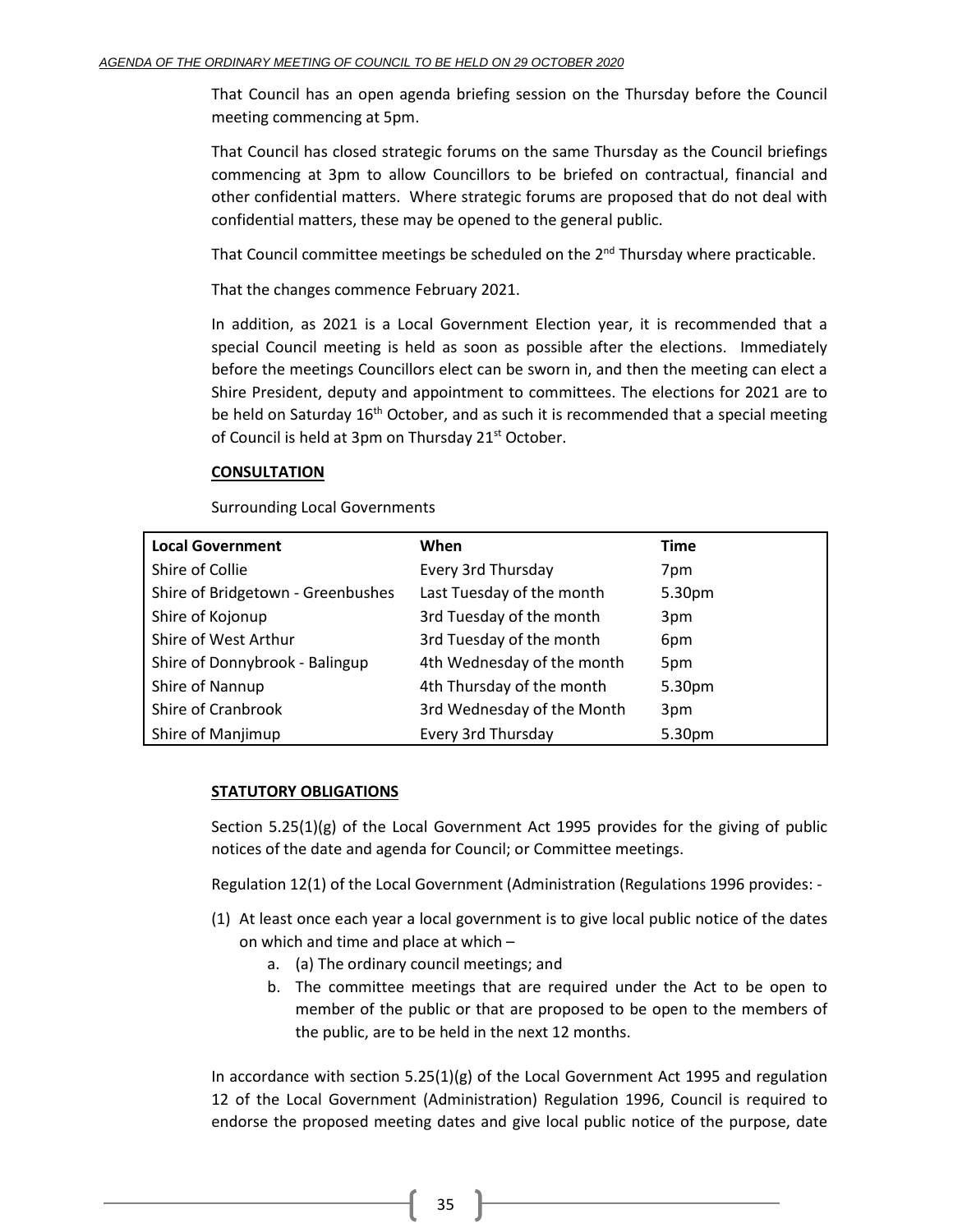and time of Committee and Council meeting sot be held over the following 12 month period.

In accordance with Regulations 12 of the Local Government (Administration) Regulations 1996 an advertisement will be placed in the local community paper. In addition, this advertisement will be placed on the Shire's website and on the Shire's notice boards.

#### **POLICY IMPLICATIONS**

Nil

### **BUDGET /FINANCIAL IMPLICATIONS**

Advertising Costs of approximately \$500

#### **STRATEGIC IMPLICATIONS**

Nil

#### **VOTING REQUIREMENT**

Simple Majority

### **OFFICER RECOMMENDATION – Item 9.3.4**

- **1. That Council meetings are held on a Thursday commencing at 5pm on the following dates:**
	- **25th February 2021 25th March 2021 29th April 2021 27th May 2021 24th June 2021 29th July 2021 26th August 2021 30th September 2021 28th October 2021 25th November 2021 16th December 2021**
- **2. That a Special Council meeting be held on Thursday 21st October commencing at 3pm.**
- **3. That open Agenda briefings be held 1 week before Council meetings on a Thursday commencing at 5pm.**
- **4. That Closed strategic forums be on the same Thursday as the Agenda briefings commencing at 3pm.**
- **5. That Council committee meetings be scheduled on the 2nd Thursday where practicable.**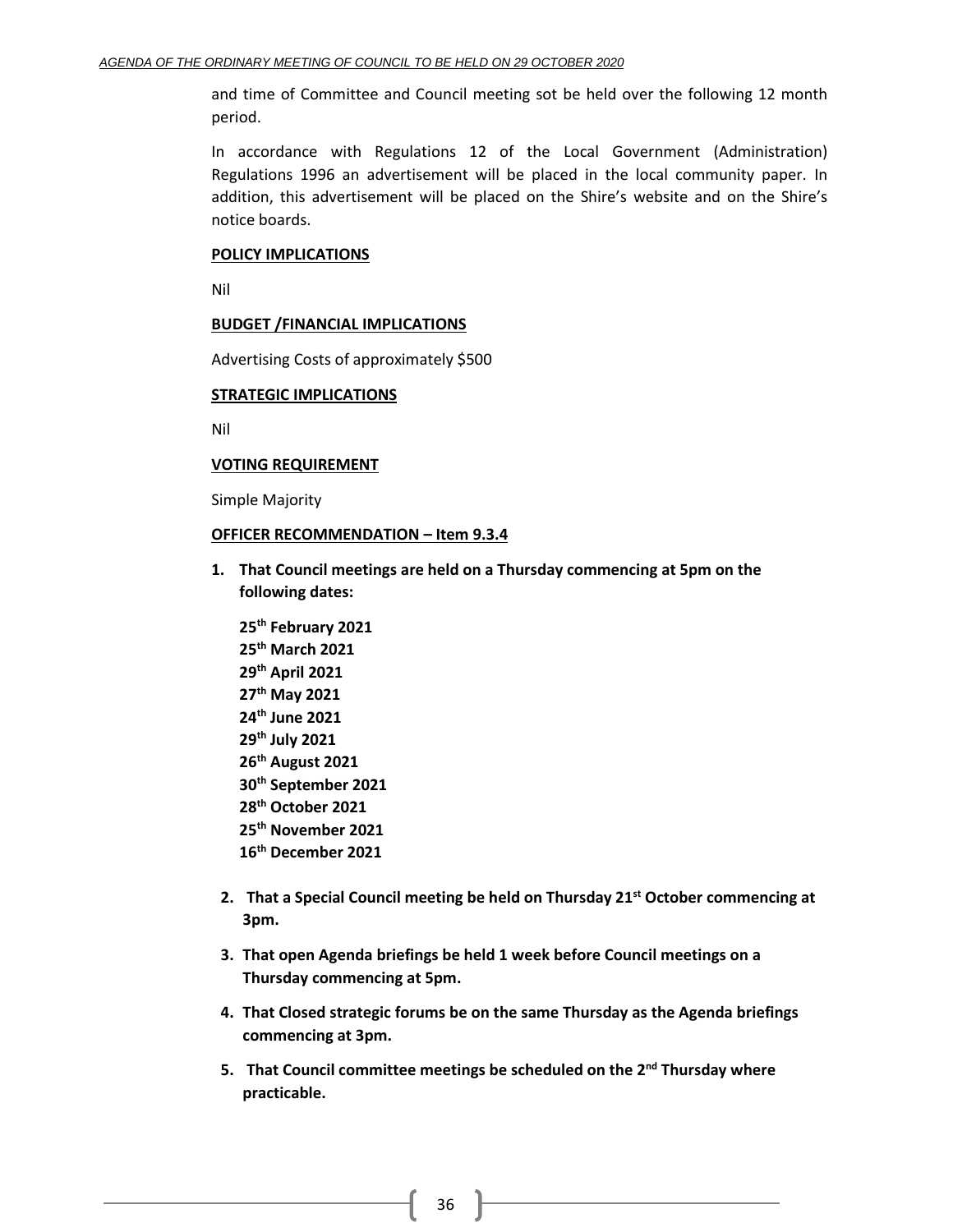### <span id="page-36-0"></span>**9.3.5 Land Use (Exhibition Centre) – Lot 1 (#61) Railway Parade, Boyup Brook.**

| Location:                              | Lot 1 (#61) Railway Parade, Boyup Brook. |
|----------------------------------------|------------------------------------------|
| Applicant:                             | B. Hayes.                                |
| <b>File:</b>                           | A20                                      |
| <b>Disclosure of Officer Interest:</b> | Nil.                                     |
| Date:                                  | 29 October 2020.                         |
| Author:                                | A. Nicoll, Town Planner.                 |
| <b>Authorizing Officer:</b>            | Dale Putland, Chief Executive Officer.   |
| Attachments:                           | Nil.                                     |

#### **SUMMARY**

The purpose of this report is to request that Council agree to approve the use of Lot 1 (#61) Railway Parade, for 'Exhibition Centre'.

\_\_\_\_\_\_\_\_\_\_\_\_\_\_\_\_\_\_\_\_\_\_\_\_\_\_\_\_\_\_\_\_\_\_\_\_\_\_\_\_\_\_\_\_\_\_\_\_\_\_\_\_\_\_\_\_\_\_\_\_\_\_\_\_

The subject property is zoned 'Commercial' in accordance with the Shire's *Local Planning Scheme No.2* (scheme).

An 'Exhibition Centre' is an 'AA' use meaning Council, in exercising the discretionary powers available to it, may approve under the Scheme.

'Exhibition Centre' means premises used for the display, or display and sale, of materials of an artistic, cultural or historical nature, and includes a museum or art gallery.

This report recommends that the Council approve the use of the subject property for 'Exhibition Centre', subject to conditions.

#### **BACKGROUND**

Lot 1 Railway Parade was previously used to repair/maintain farm machinery in association with an agricultural contracting business (farm chemical spraying, hay baling and grain harvesting).

Approval was then granted for the use of the property as a mechanical repair workshop.

The property has since changed ownership and the new landholder has applied to exhibit a collection of classic cars, in the existing buildings and other memorabilia.

#### **COMMENT**

The subject property fronts Railway Parade and is currently occupied by a large shed at the rear of the property and a brick (office and two toilets) building toward the front of the property.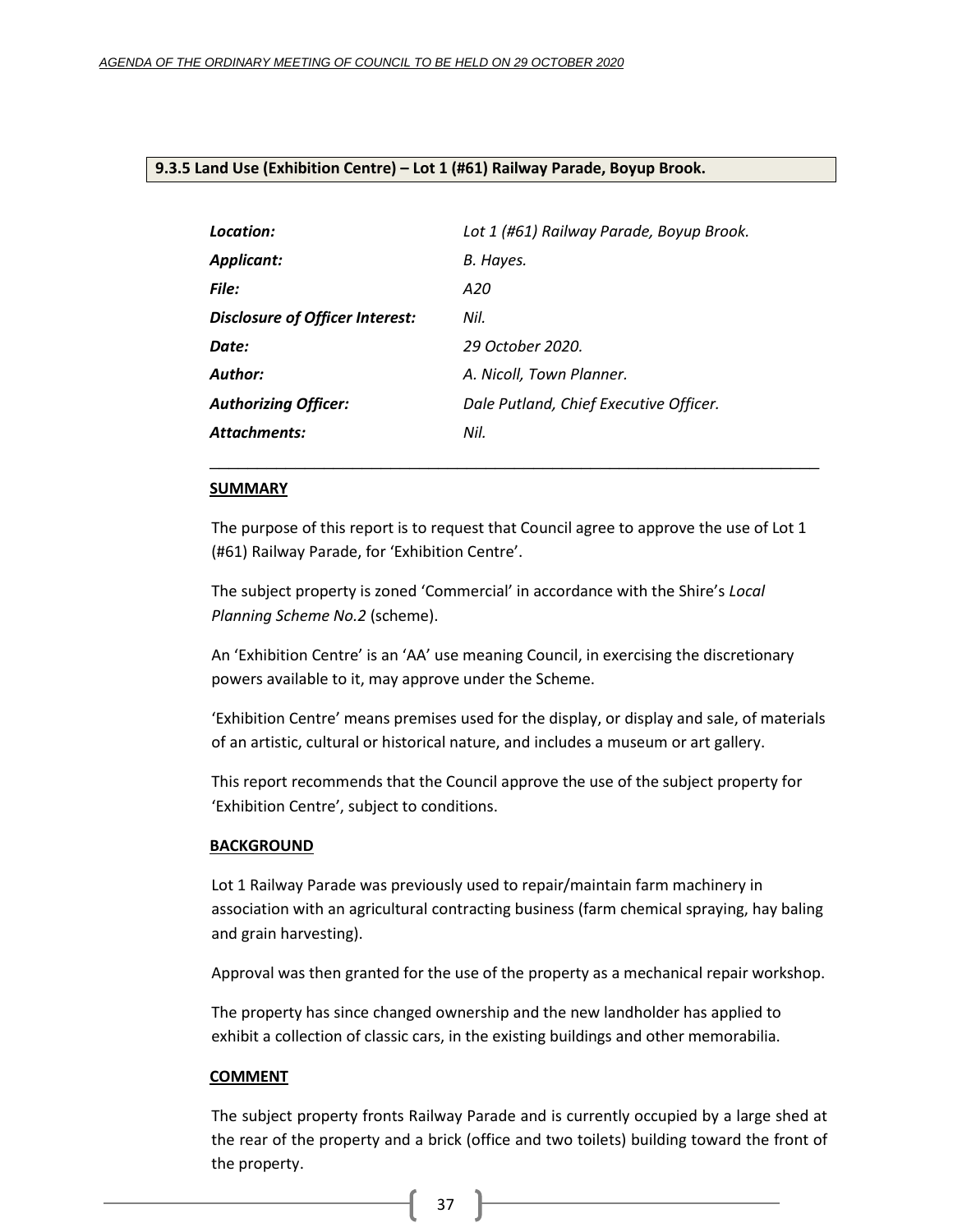The applicant has indicated the intent to utilise existing buildings to exhibit a collection of classic cars and associated memorabilia. Fencing is proposed to be constructed on the boundaries of the Lot to provide security. Paths and landscaping is proposed internal to the property, to improve the amenity and to accommodate pedestrian access.

The proposed use is not expected to conflict with the 'Commercial' zone objective, which is:

*The Commercial Zone is intended primarily to ensure that the Town Centre continues to function effectively as the location of the District's commercial and civic activity, that the uses approved therein will be compatible with the objectives and function, and with enhancement of the Centre's activity, appearance and movement systems.*

The applicant requests use of the parking areas developed on either side of the Railway Parade.



Considering the low expected visitor numbers to the exhibition centre and the amount (ample) of car parking in the street, the provision for on-site car parking is not considered to be an issue for this form of development.

It is recommended that Council approve the use of the subject property for 'Exhibition Centre', subject to conditions.

# **STATUTORY OBLIGATIONS**

*Local Planning Scheme No.2*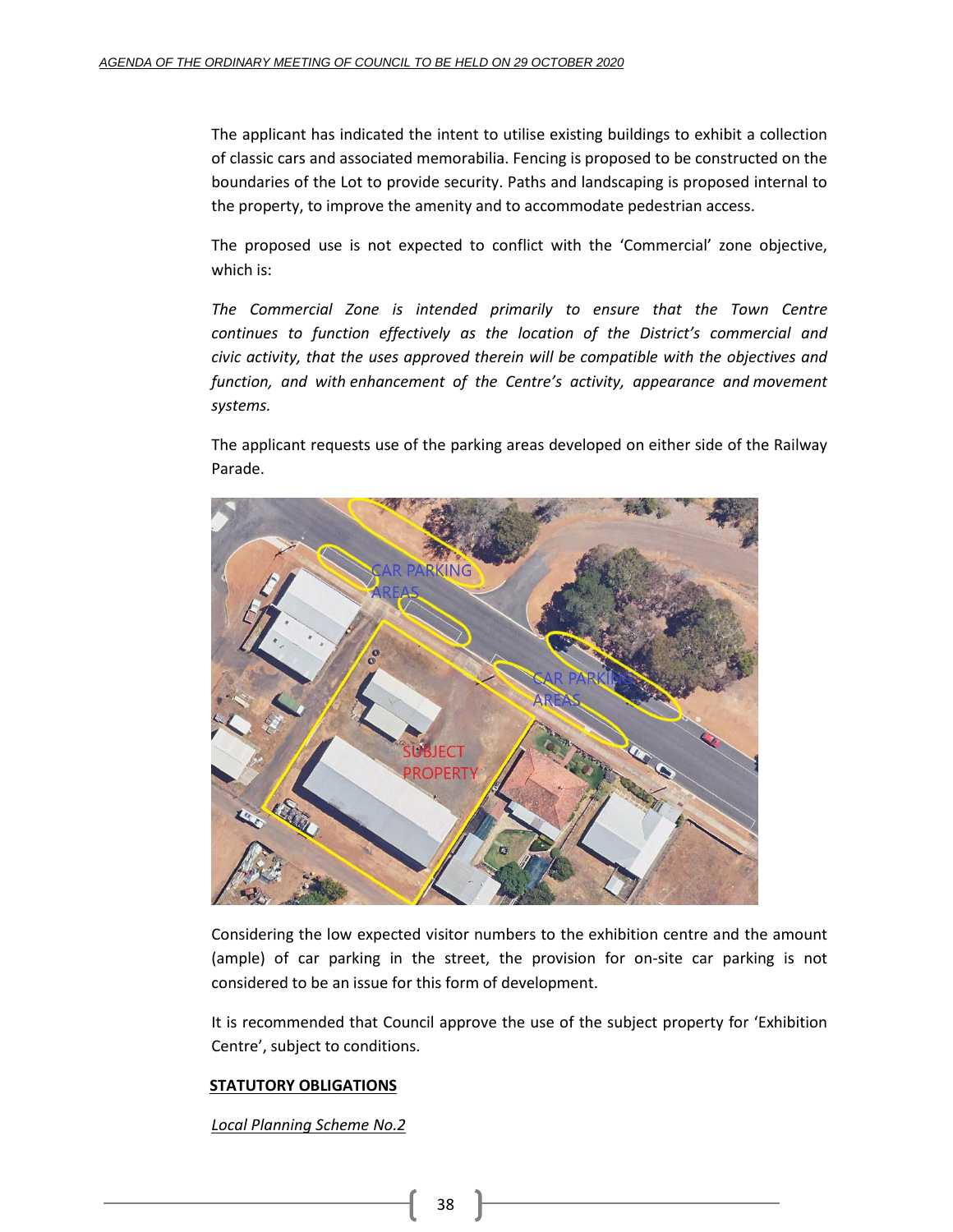The subject property is zoned 'Commercial' in accordance with the Shire's *Local Planning Scheme No.2*.

'Exhibition Centre' means premises used for the display, or display and sale, of materials of an artistic, cultural or historical nature, and includes a museum or art gallery.

In accordance with the Shire's scheme, the 'Exhibition Centre' land use, can be considered at the subject property.

Clause 5.10.1 of the Shire's scheme states

*The number of car parking spaces to be provided for specific development shall be in accordance with Table 3. Where development is not specified in Table 3 the Council shall determine the parking standard.*

The Table 3 in the Shire's scheme does not stipulate car parking for an 'Exhibition Centre'. The provision of car parking is therefore at the discretion of the Council.

# **POLICY IMPLICATIONS**

There are no policy implications relating to this application.

# **CONSULTATION**

Nil

# **VOTING REQUIREMENTS**

Simple majority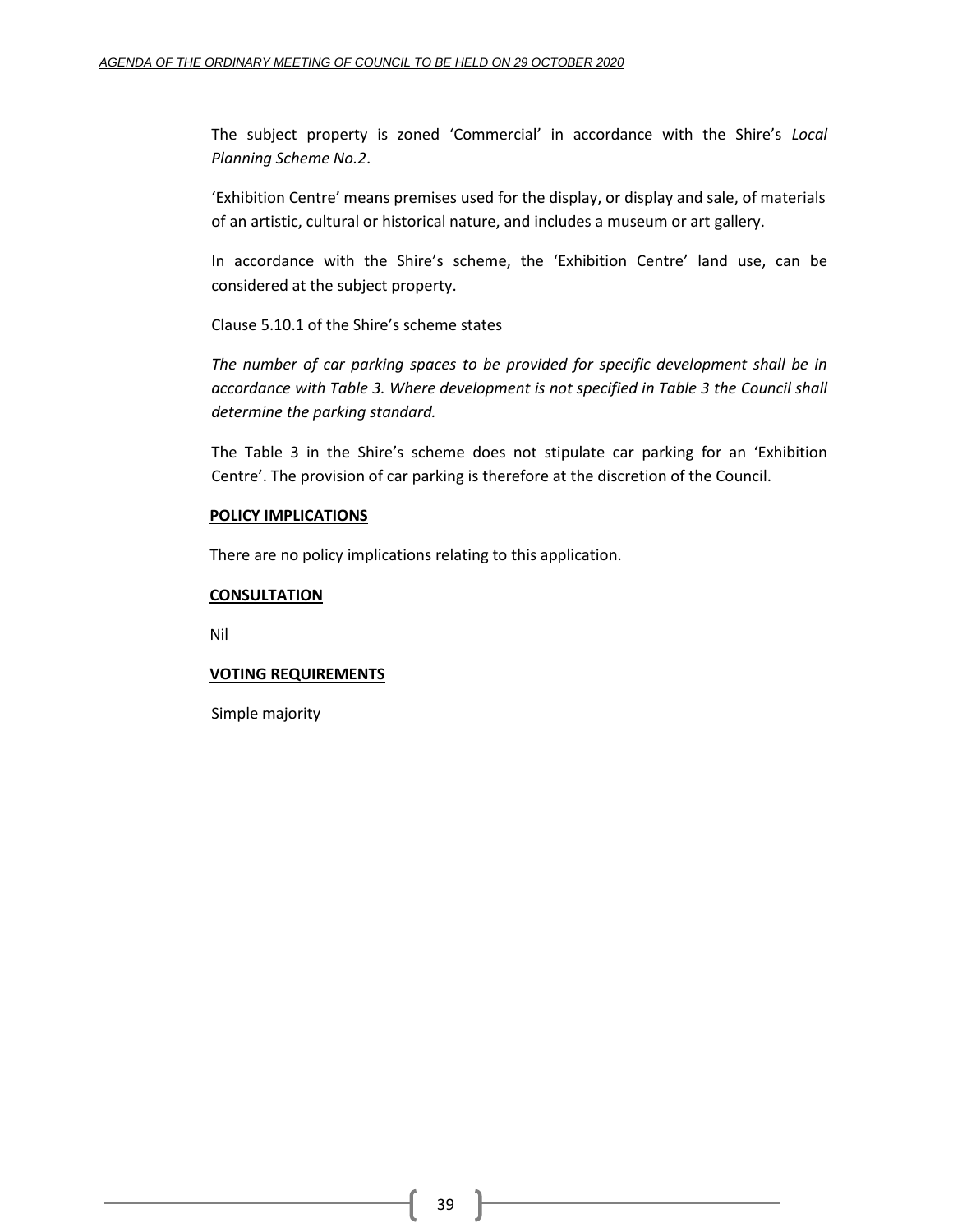### **OFFICER RECOMMENDATION – ITEM 9.3.5**

### **That Council**

Grants conditional development approval for Lot 1 (#61) Railway Parade, for the purpose of 'Exhibition Centre', subject to the following notice:

# *Planning and Development Act 2005* **Shire of Boyup Brook NOTICE OF DETERMINATION ON APPLICATION FOR DEVELOPMENT**

### **APPROVAL**

Location: Lot 1 (#61), Railway Parade, Boyup Brook.

Description of proposed development:

# **Land Use (Exhibition Centre)**

The application for land use is approved subject to the following conditions. Conditions:

- 1. Any lighting device shall be positioned and shielded so as not to cause any direct, reflected or incidental light beyond the property boundaries.
- 2. The land use hereby approved shall not prejudicially affect the amenity of the neighbourhood by, but not limited to, the emission of noise, vibration, smell, smoke or dust. Advice

- a) In relation to the potential effect on the amenity of the neighbourhood (neighbouring residents), activities associated with noise, vibration, smell, smoke or dust are not to be undertaken before 9am and after 5pm on weekdays and as per the noise regulations on weekends and public holidays. Please note, the level of noise emanating from the premises shall not exceed that prescribed in the Environmental Protection Act 1986, and the Environmental Protection (Noise) Regulations 1997.
- b) Fencing is to occur in accordance with the 'Shire of Boyup Brook Local Laws Relating Fencing'.

Date of determination: 29 October 2020

Note 1: If the development the subject of this approval is not substantially commenced within a period of 2 years, or another period specified in the approval after the date of determination, the approval will lapse and be of no further effect.

Note 2: Where an approval has so lapsed, no development must be carried out without the further approval of the local government having first been sought and obtained.

Note 3: If an applicant or owner is aggrieved by this determination there is a right of review by the State Administrative Tribunal in accordance with the *Planning and Development Act 2005* Part 14. An application must be made within 28 days of the determination.

Signed: Dated:

for and on behalf of the Shire of Boyup Brook.